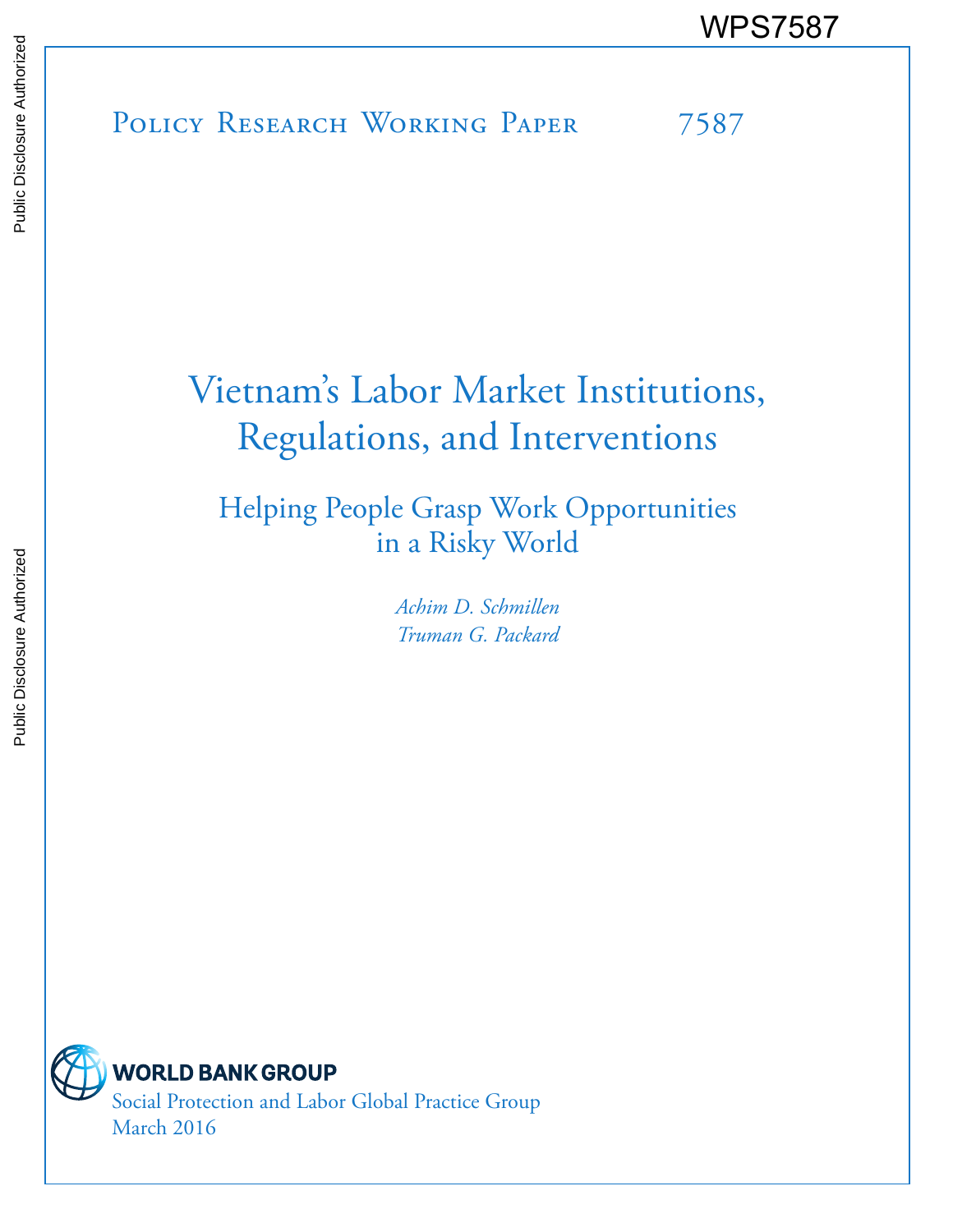# **Abstract**

Over the past 30 years, Vietnam has experienced significant shifts of employment away from agriculture toward manufacturing and services, away from household enterprises toward registered and regulated businesses, and away from state-owned enterprises toward private firms. This paper argues that for these processes to continue in the future, appropriately designed and implemented labor market policies need to be in place, including labor

market regulations that protect workers but do not inhibit creative destruction and creation of formal sector jobs; labor market interventions that improve workers' human capital, eliminate information asymmetries, and are fiscally sustainable; and labor market institutions that give voice to workers and employers. As a part of all of these measures, Vietnam will also have to renew its efforts to integrate vulnerable groups into the labor market.

*The Policy Research Working Paper Series disseminates the findings of work in progress to encourage the exchange of ideas about development*  issues. An objective of the series is to get the findings out quickly, even if the presentations are less than fully polished. The papers carry the *names of the authors and should be cited accordingly. The findings, interpretations, and conclusions expressed in this paper are entirely those of the authors. They do not necessarily represent the views of the International Bank for Reconstruction and Development/World Bank and its affiliated organizations, or those of the Executive Directors of the World Bank or the governments they represent.*

This paper is a product of the Social Protection and Labor Global Practice Group. It is part of a larger effort by the World Bank to provide open access to its research and make a contribution to development policy discussions around the world. Policy Research Working Papers are also posted on the Web at http://econ.worldbank.org. The authors may be contacted at aschmillen@@worldbank.org.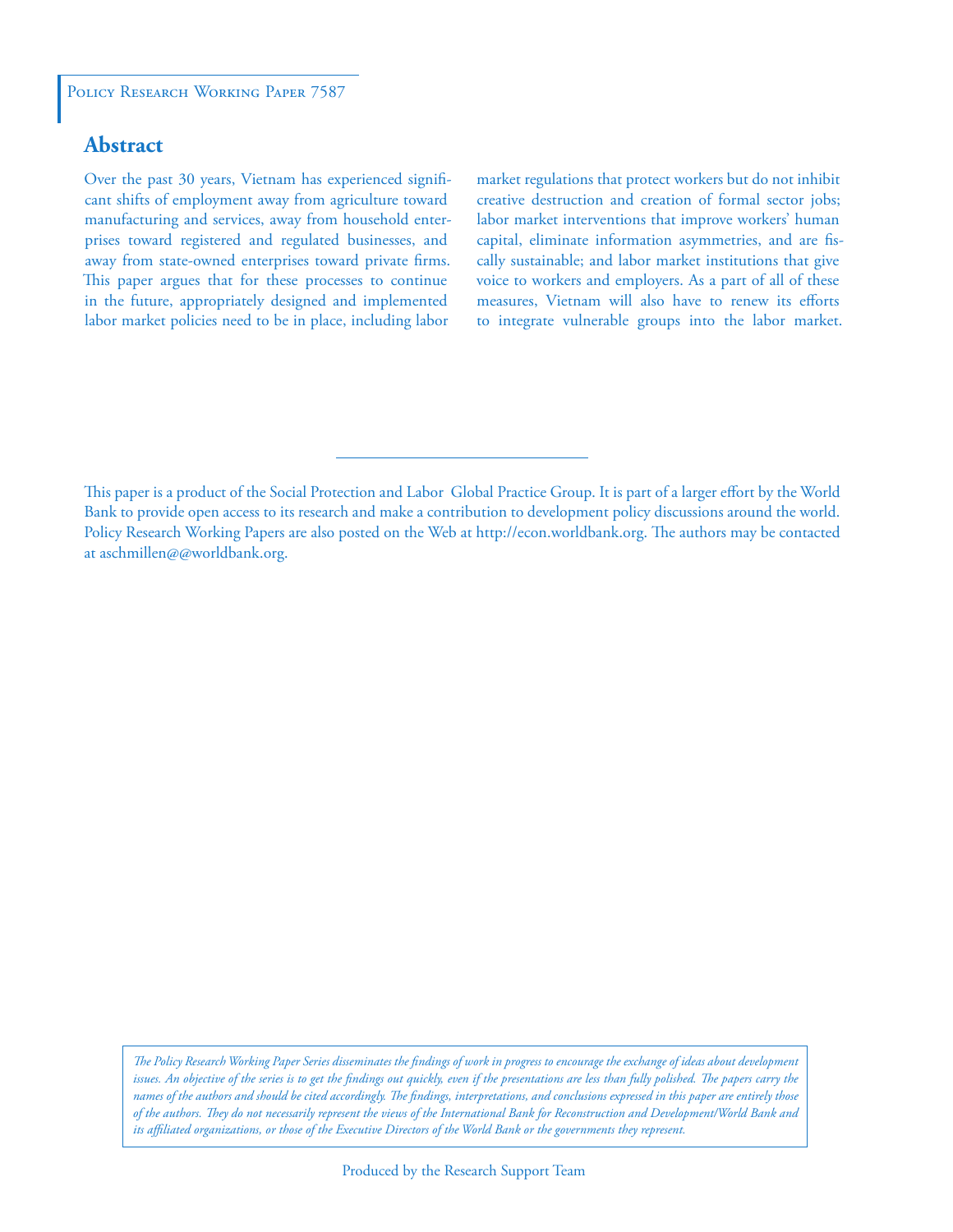# **Vietnam's Labor Market Institutions, Regulations, and Interventions: Helping People Grasp Work Opportunities in a Risky World**

Achim D. Schmillen and Truman G. Packard

The World Bank; 1818 H St., NW; Washington, DC 20433; USA; phone: +1 (202) 473 1000; email: aschmillen@worldbank.org and tpackard@worldbank.org

*JEL*-Classification: J08, J58, O15

Keywords: labor market policies, equality of opportunity, Vietnam

Acknowledgements: We thank Victoria Kwakwa and Jehan Arulpragasam for guidance and Wendy Cunningham, Gabriel Demombynes, Sandeep Mahajan, Philipp O'Keefe and Sudhir Shetty for helpful comments and suggestions. María Antonia Remenyi provided valuable inputs on employment protection legislation in Vietnam. This paper draws on work conducted for the "Vietnam 2035 Report", a forthcoming joint publication of the Government of Vietnam and the World Bank. Findings, interpretations and conclusions expressed in this paper are entirely our own and do not necessarily represent the views of the World Bank, its affiliated organizations, its Executive Directors or the governments these represent.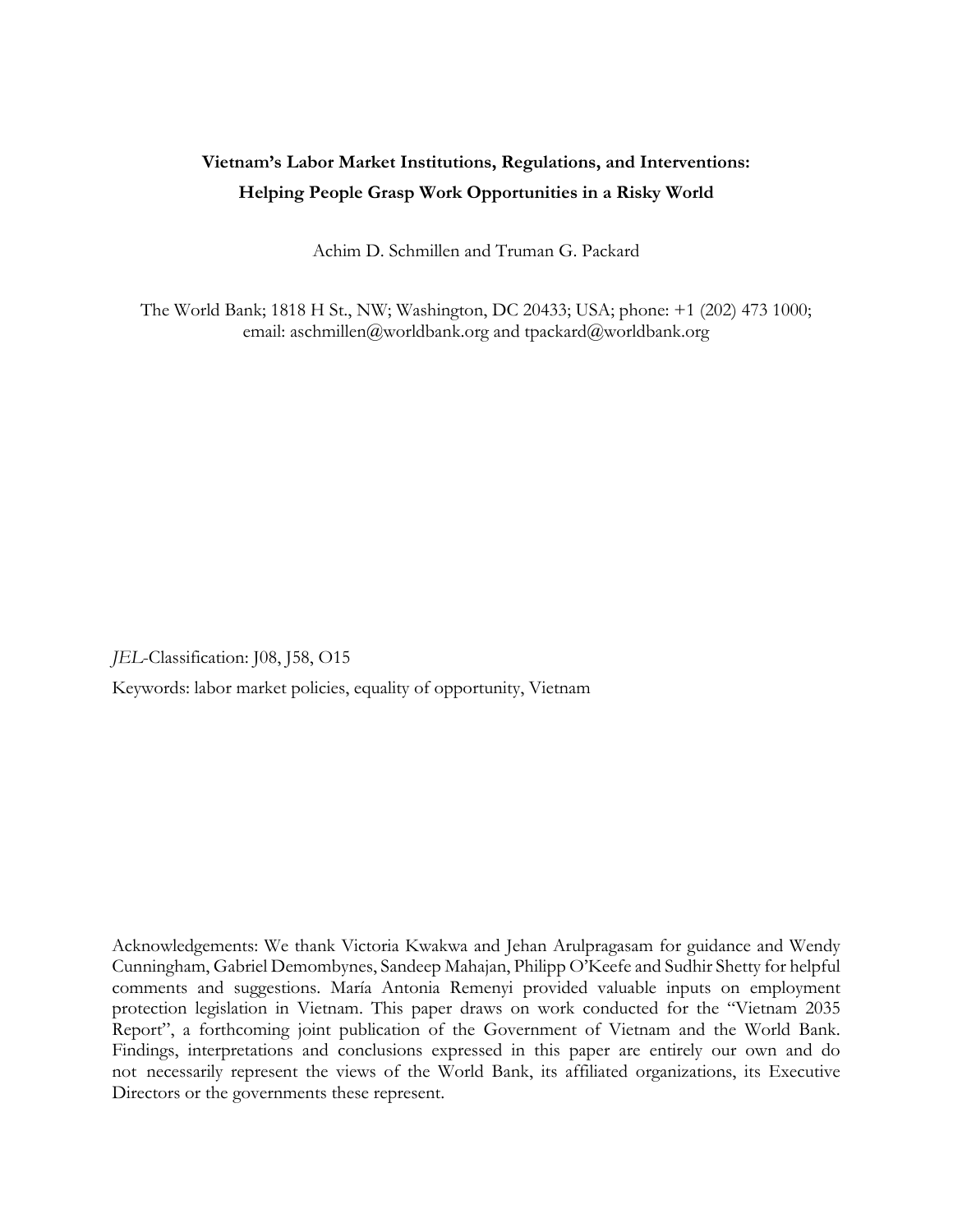#### **1. Introduction**

Vietnam's current labor market policies have evolved in the context of its long and ongoing transition from a mainly planned to a modern, market-led economy with a fast-growing middle class. This transition started in the mid-1980s with the *doi moi* ("renovation") reforms. Over the last 30 years, it has led to significant shifts of employment away from agriculture toward manufacturing and services; away from household enterprises toward registered and regulated businesses; and away from state owned enterprises (SOEs) toward private domestic and foreign-owned firms (cf. McCaig and Pavcnik, 2013).

So far, Vietnam has been remarkably successful in managing its transition. Observed through an employment lens, regional disparities persist but unemployment has been low, wage growth pronounced and – at least among private sector workers – wage inequality has been declining (cf. Pierre, 2012, Imbert, 2013, and Sakellariou and Fang, 2014). Moreover, there are few signs that Vietnam's labor market policies have thus far constrained the pace of the country's growth. In fact, results from World Bank investment climate surveys show that a smaller proportion of firms identifies labor market regulations as a constraint to doing business in Vietnam than in Cambodia, Malaysia, Thailand and many other countries in the East Asia and Pacific (EAP) region (cf. World Bank, 2014a).

At the same time, Vietnam's transition from central planning to a market economy is far from complete. In many sectors SOEs remain dominant and workers with access to state jobs continue to enjoy rents. In 2008, wages were 12 to 14 percent higher in the public than in the private sector even for workers with comparable observable characteristics (cf. Phan and Coxhead, 2013). Moreover, Vietnam's transition from an agrarian, rural and informal economy, to an urban, manufacturing and services-based and formal economy is not complete either (cf. World Bank, 2014b). According to an investment climate survey, in Vietnam more enterprises see the practices of competitors in the informal economy as the biggest obstacle for doing business than is the case for any other element of the business environment apart from access to finance (cf. World Bank, 2009). Moreover most working people in Vietnam remain engaged in agrarian, rural and informal work.

Table 1 breaks Vietnam's workforce down by sector and type of employment. Almost half of the country's workforce is still engaged in small-scale agriculture. Another third of the workforce is active in non-agricultural household enterprises. With regard to types of employment, Table 1 shows that a majority of working people actually work outside of the employer-employee, "dependent employment" model on which most labor market policies are based: 45 percent of workers are self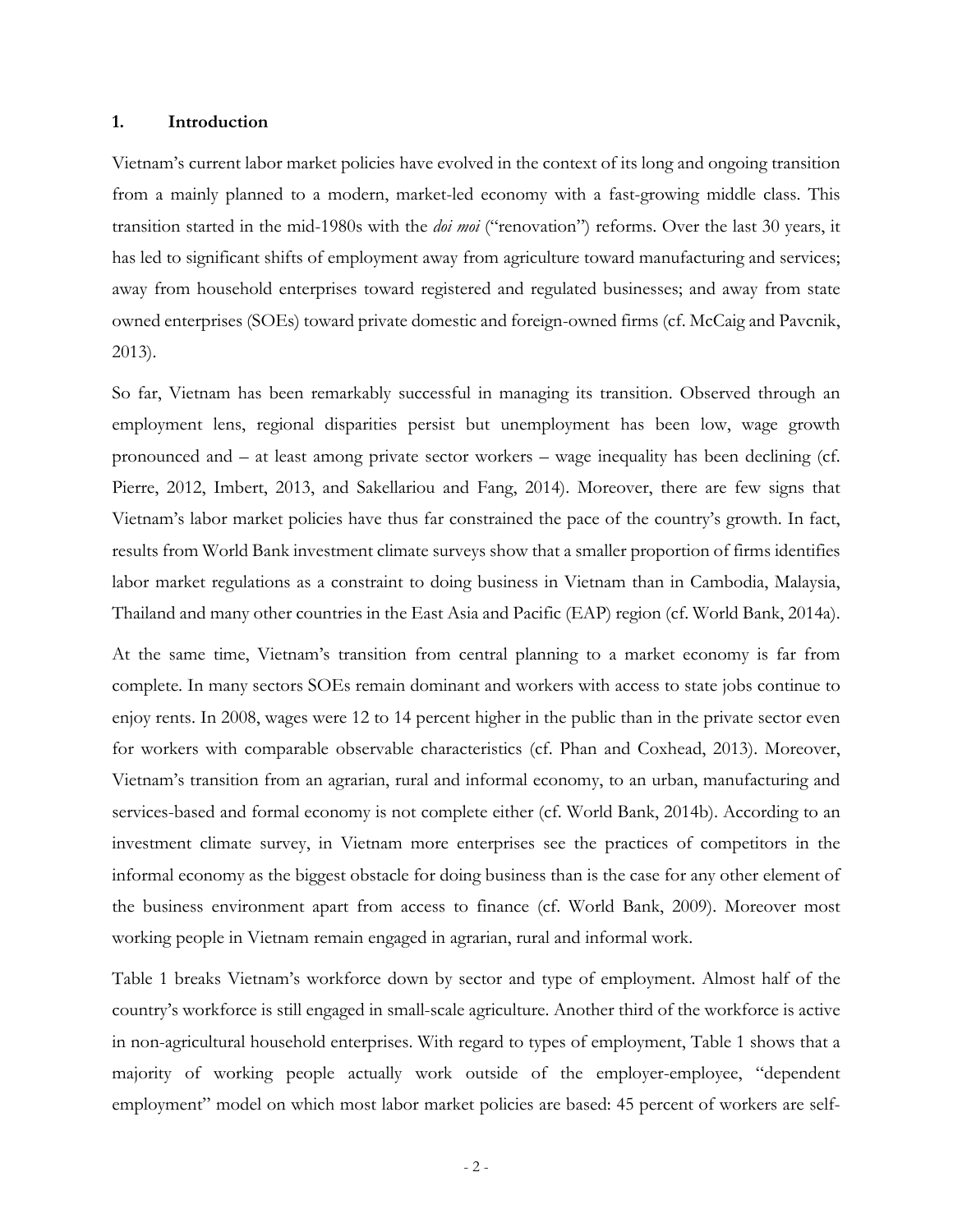employed and 17 percent are unpaid family workers. In contrast, only 35 percent of working people are wage and salaried "dependent" workers. Among these, almost half do not hold a written contract of employment.

|                                           | Employer  | Self-<br>employed | Unpaid<br>family<br>worker | Member<br>of co-<br>operative | Wage<br>worker<br>without<br>contract | Wage<br>worker<br>with<br>contract | Total      |
|-------------------------------------------|-----------|-------------------|----------------------------|-------------------------------|---------------------------------------|------------------------------------|------------|
| Household enterprise<br>(agriculture)     | $0.35\%$  | 29.17%            | 13.32%                     |                               | $3.31\%$                              | $0.01\%$                           | 46.17%     |
| Household enterprise<br>(non-agriculture) | $1.80\%$  | $16.07\%$         | $3.70\%$                   |                               | 9.46%                                 | $0.45\%$                           | 31.48%     |
| Government and<br>public service          | $0.02\%$  | ٠                 | $0.01\%$                   |                               | 0.15%                                 | 7.58%                              | 7.75%      |
| State-owned<br>enterprise                 | $0.01\%$  | $0.01\%$          | $0.01\%$                   | $0.02\%$                      | $0.13\%$                              | $2.57\%$                           | 2.74%      |
| Domestic private<br>firm                  | $0.32\%$  | 0.05%             | 0.13%                      |                               | $1.40\%$                              | $6.50\%$                           | 8.42%      |
| Foreign-owned<br>private firm             | $\bullet$ |                   |                            |                               | $0.07\%$                              | $3.37\%$                           | $3.44\%$   |
| Total                                     | $2.50\%$  | 45.31%            | 17.17%                     | $0.02\%$                      | 14.53%                                | 20.48%                             | $100.00\%$ |

**Table 1 – Employment by sector and type** 

**Source: World Bank staff calculations based on 2013 labor force survey.** 

**Notes: Working people 15 and over. Data are for 2013. State-owned enterprises include cooperatives.** 

As Vietnam's transition continues and market forces play an increasingly dominant role, labor markets can become more important places of economic opportunities for working people. But these new opportunities will be accompanied by new risks as well as by new expectations from citizens about how their government can help to mitigate risks. As a result, managing and mitigating risks will become an ever more important element of the social contract. Combined with other forms of social protection, appropriately designed and implemented labor market policies – labor market regulations, interventions, and institutions – have the potential to help people better grasp and take advantage of economic opportunities in a risky world. More specifically, labor market policies have the potential to help lower an individual's probability of experiencing adverse events such as job displacement that might result in earnings and consequently welfare losses. When shocks occur, policies can also help reduce the size of earnings losses, provide voice to workers and other labor market actors and strengthen growth by improving access to productive opportunities, as well as by facilitating the movement of labor and human capital to where they are most efficiently deployed. Finally, they can contribute to ensuring equality of opportunity on the labor market and basic protection for those vulnerable to exclusion.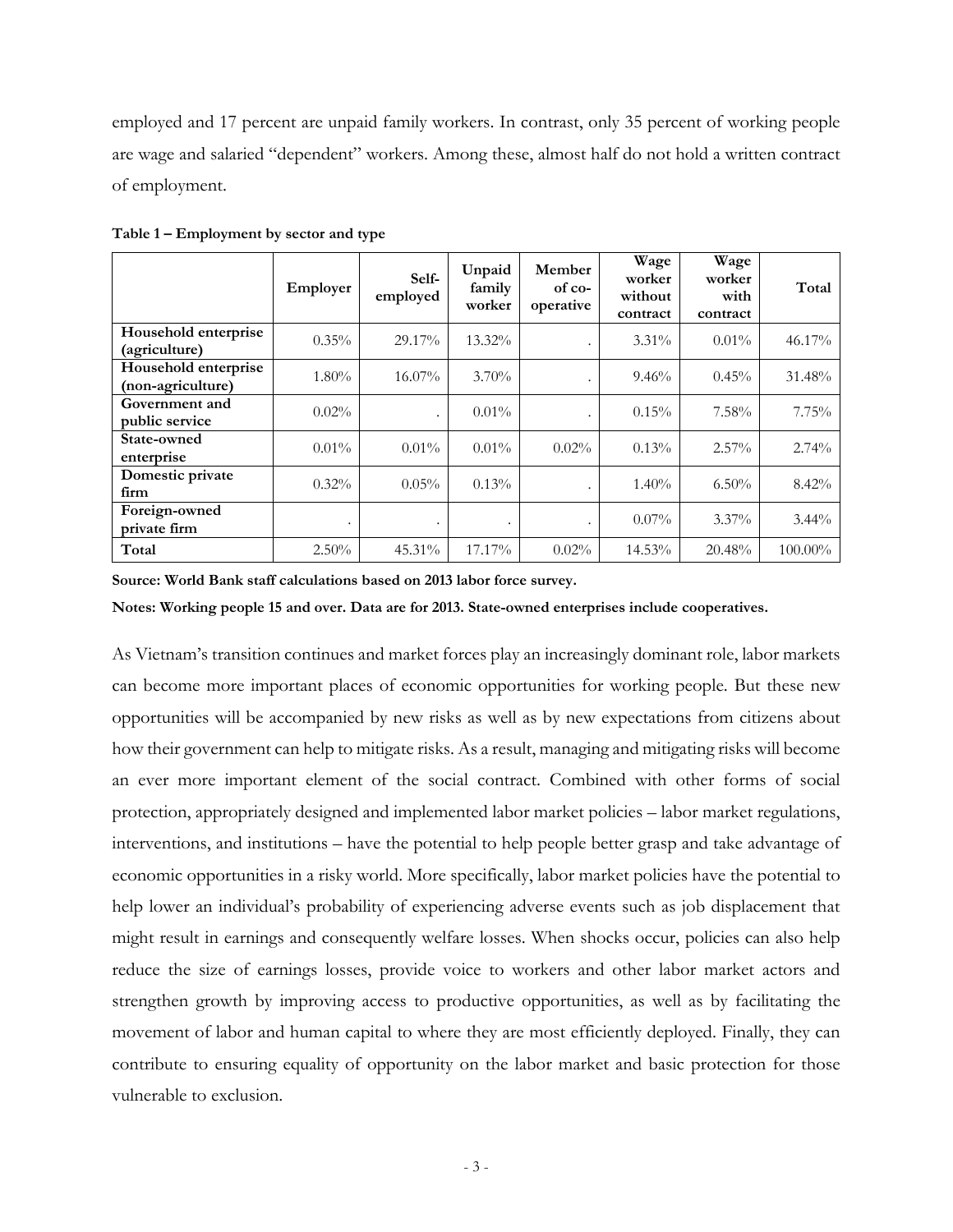On the downside, labor market policies that are not appropriately designed and implemented  $-$  i.e. policies that are insufficient, excessive or poorly implemented – may increase both individual-level labor market risks (like job displacements) and labor market risk affecting society as a whole (such as strikes, lock-outs and labor unrest). Moreover, such policies may slow down or bring to a halt the movement of labor and human capital across geography, sectors, and types of work. For a lower middle income country like Vietnam, labor and human capital are two of the most crucial factors of production and a slow-down in the movement of labor and human capital will slow down overall development, raising the risk of the country getting stuck in a middle income trap (cf. Gill and Kharas, 2007).

Today, labor market polices do no not yet directly affect a majority of workers in Vietnam because the majority are outside the regulated labor market. However, rather than cause for complacency, the low effective coverage of policies should motivate decision makers to take action. First of all, even today labor market polices might play a role that goes beyond their immediate coverage. These policies influence firms' decision to offer jobs inside or outside the regulated labor market and workers' choices to work in either segment of the labor market. Moreover, labor market polices can have indirect effects even on workers outside the regulated labor market. An example of this is the so called "lighthouse effect" of statutory minimum wages: if sector wages inside the regulated labor market serve as the economy-wide reference point, changes in the minimum wage will influence wages and employment even outside the regulated labor market. What is more, the relatively limited direct coverage of labor policies coupled with Vietnam's ongoing but incomplete transition presents a window of opportunity to discuss the potential effects of different labor market policies on the country's development. If this discussion does not take place now and forward-thinking labor market policies are not put into place soon, as more labor moves to factories and firms and these continue to grow, weaknesses that are already apparent today will evolve into even bigger problems that will be much harder to fix tomorrow.

The rest of this paper is structured as follows: Section 2 provides findings on the current situation of Vietnam's labor market institutions, regulations and interventions, as well as the extent of opportunity and basic protections for those vulnerable to exclusion. Section 3 deliberates where Vietnam wants to go with respect to its labor market. Finally, Section 4 concludes by discussing what labor market policies will be helpful for Vietnam to achieve its goals.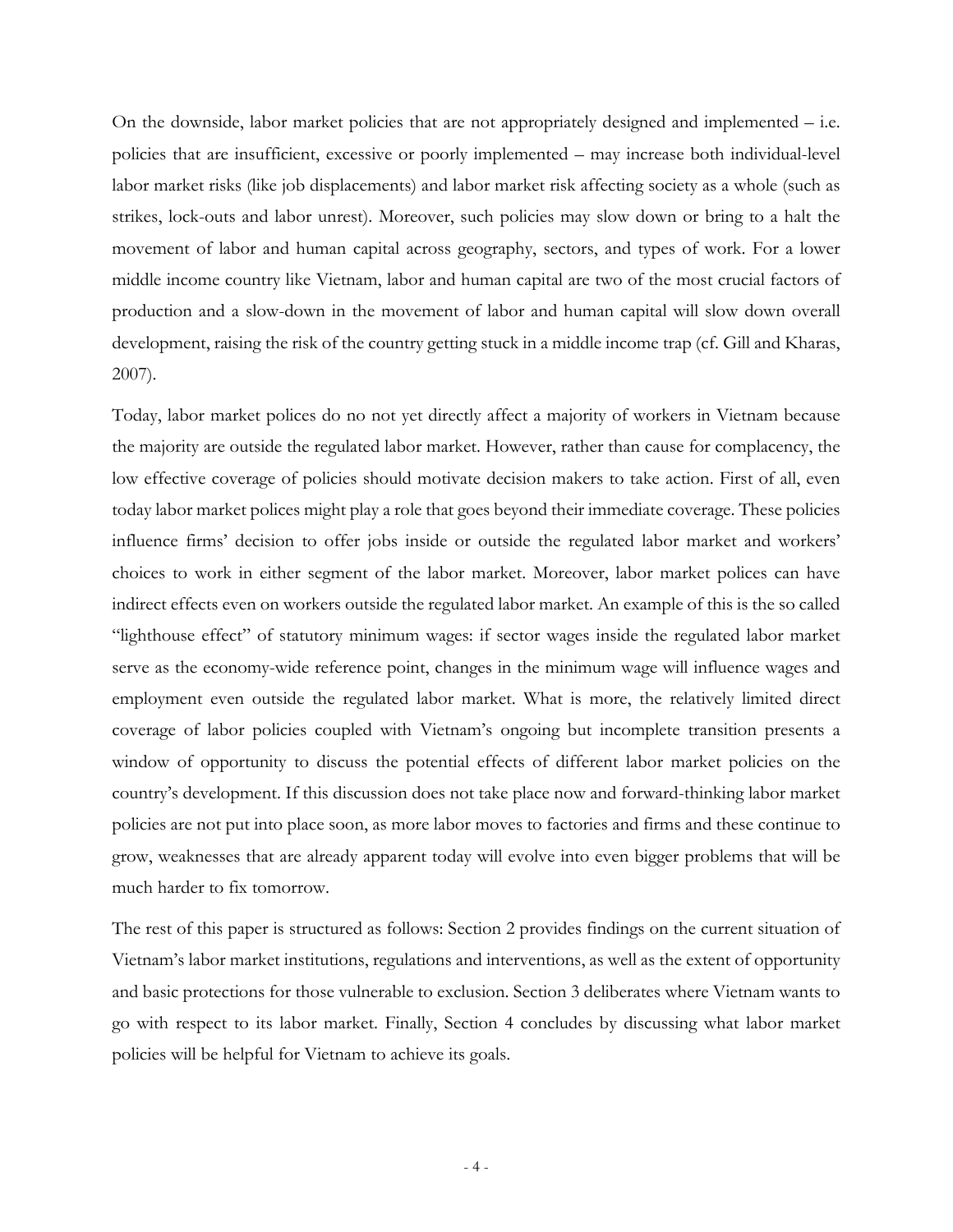#### **2. Findings**

# **2.1. Labor Market Regulation**

Labor market regulations like minimum wages and employment protection legislation (EPL) set the legal parameters of employment and imply costs to employers and workers. Minimum wages, for instance, are widely used to correct labor market imperfections that can result in an unfair distribution of gains in productivity. However, when set incorrectly, minimum wage regulation can result in the loss of jobs and decreased firm competitiveness.

Vietnam first set a statutory minimum wage in 1992 that exclusively applied to foreign companies. Over time, it also established a minimum wage for domestic firms. The country's current minimum wage system was introduced in 2006. Under this system, minimum wages vary according to location and sector of employment. Prior to 2012, separate rates were set for general government employees (i.e. staff of the government and of public service units or PSUs like schools and hospitals), for private domestic firms (including state-owned enterprises) and for foreign companies as well as for four broadly defined regions. Today, minimum wages continue to be differentiated by region, but Vietnam's WTO accession agreement stipulated a gradual alignment of minimum wage levels between domestic firms and foreign-owned companies. This alignment was completed in 2012. Since then, minimum wages outside the general government sector have only been differentiated across the four regions. A separate rate still applies to workers in the general government sector nationwide.

Vietnam's Labor Code states in Article 91 that minimum wages are to be determined for the month, day or hour. However, in practice stakeholders almost exclusively focus on monthly minimum wages. These are often seen as a tool for assuring living standards. In fact, it has been the Government of Vietnam's stated ambition to raise minimum wages to a level that allows households to reach the "minimum monthly living standard" in 2018. The consumption necessary to obtain the minimum monthly living standard was measured in a study by the Institute for Workers and Trade Unions (2014) which is part of the Vietnam General Confederation of Labour (VGCL). As detailed in the study, current minimum wage levels outside the general government sector fall far short of the minimum monthly living standard. However, this does not imply that households with minimum wage earners necessarily fall below the poverty line. Figure 1 shows the ratios of labor earnings to the poverty line – as defined by the General Statistics Office (GSO) and the World Bank (cf. Demombynes and Vu, 2015) – for different household compositions that vary according to two dimensions. First, the number of household members varies from one to six. Second, a varying number of household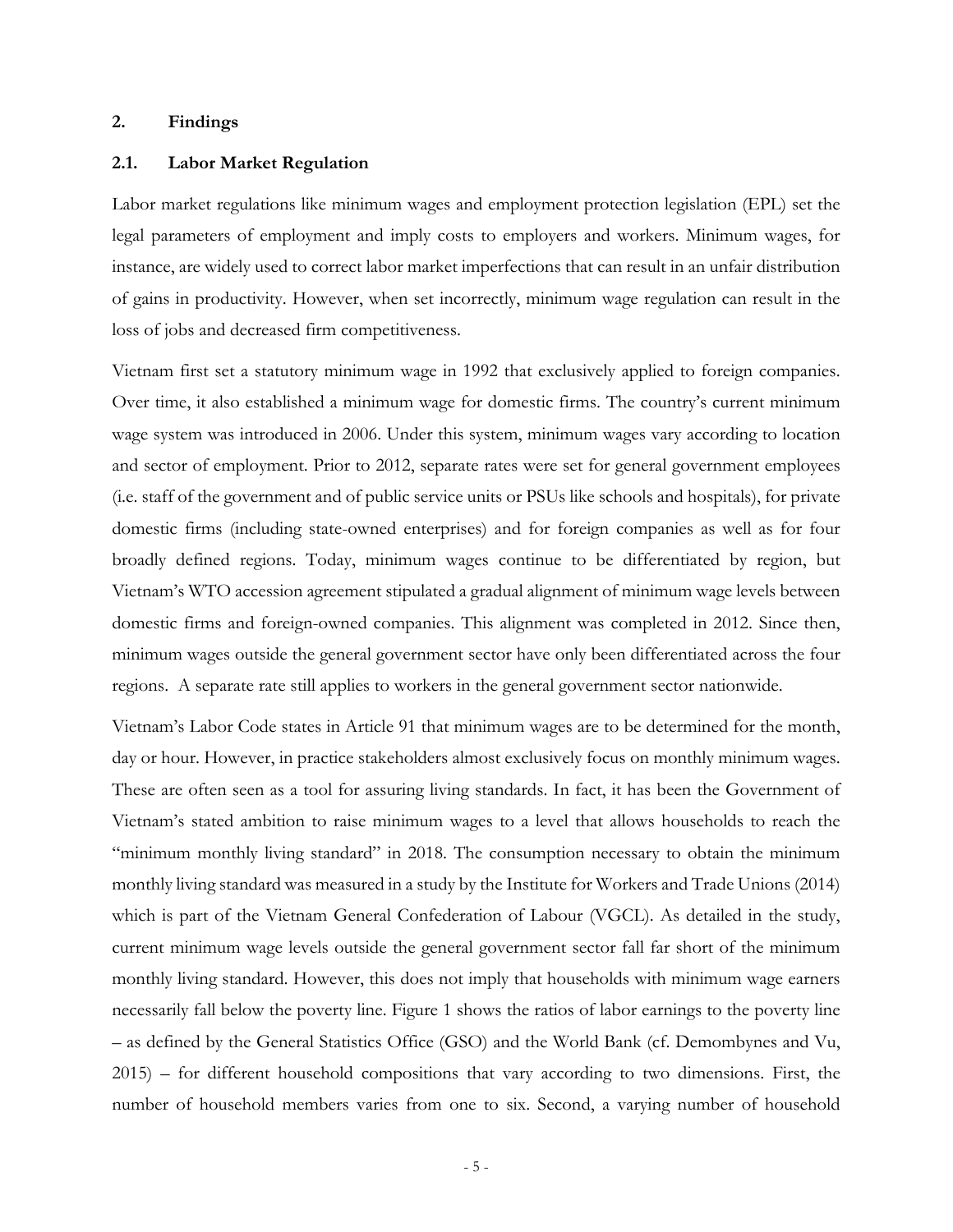members holds a minimum wage job (outside the general government sector) while the remaining household members are assumed to be dependents and not part of the labor force. Figure 1 makes it clear that while households with one minimum wage earner and at least three additional dependents will be below the poverty line, households with at least two minimum wage earners or households with one minimum wage earner and less than three additional household members who consume all their labor earnings, are able to afford a level of consumption above the poverty line. The group of households with minimum labor earnings above the poverty line includes what can be considered Vietnam's average or representative household: a household with two working people and two dependents.<sup>1</sup> While Figure 1 focuses on region 1, patterns look broadly similar for the three other minimum wage regions.

In any case, policies and regulatory instruments other than the minimum wage are usually seen as more appropriate for assuring that people who work full time are able to live above (or even substantially above) the poverty line. With regard to the appropriate role of the minimum wage, moderate minimum wages have been shown to be effective in correcting labor market failures and have thereby led to an increase in labor earnings and employment. To assess whether Vietnam's current minimum wage levels are insufficient, moderate or relatively excessive, Figure 2 depicts the ratios of minimum to average and median wages in Vietnam and selected countries in the OECD and the EAP region. As Vietnam is an outlier in that it has distinct minimum wage levels for the general government sector and the rest of the labor market, its minimum wage "bites" are depicted in this figure separately for the general government and other sectors.

Dube (2014) proposes as a *rule of thumb* that the minimum wage should be set at about half of the median wage and that there are at least three reasons to pay attention to measures of the minimum wage "bite". First, a comparison of the minimum wage to the average or especially the median wage offers a guide for how binding a particular minimum wage level is likely to be. Second, the minimum wage "bite" also provides a benchmark for determining how high or low a minimum wage is across time periods or countries. Third, it gives a natural reference point for judging whether the level of the

<sup>&</sup>lt;sup>1</sup> According to Vietnam's census, mean household size in 2009 was 3.84 in rural and 3.66 in urban areas. In 2013, the age dependency ratio was 0.41, the labor force participation rate of individuals aged 15to 64 was 0.82 and the unemployment rate two percent (source: World Bank World Development Indicators). A back-of-the-envelope calculation based on these figures reveals that the average household in rural areas contains 2.2 employed members and 1.7 individuals that are unemployed, out of the labor force or not aged 16 to 64. In urban areas the figures are 2.1 and 1.6, respectively.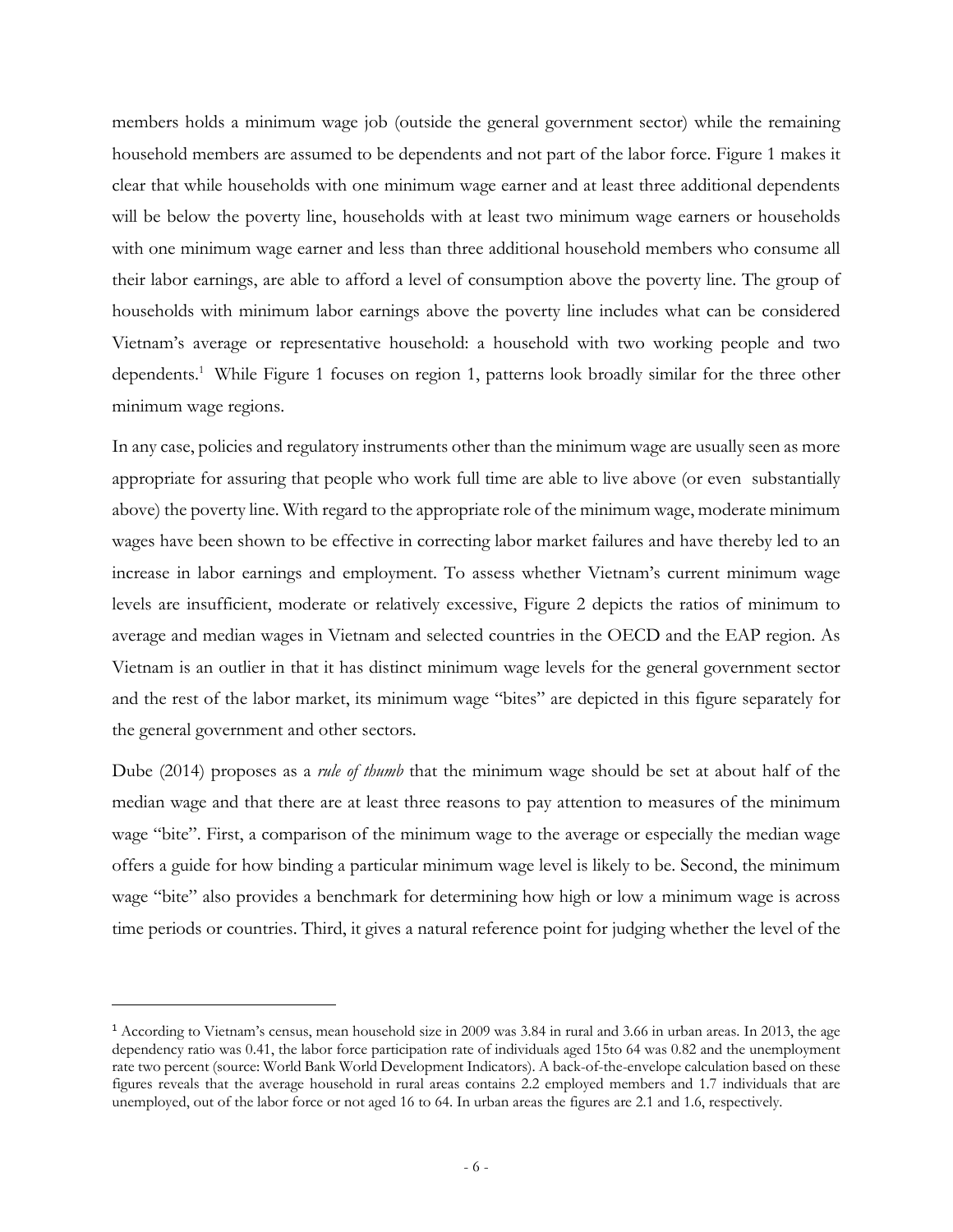minimum wage level is reasonable (viz. a minimum wage set equal to the median wage would appear excessive).





**Sources: World Bank staff calculations based on Demombynes and Vu (2015), MOLISA and IMF WEO data.** 

**Notes: Data are for 2015 and in region 1. Poverty line defined as per GSO-World Bank definition. Nongovernment sector minimum wage earners. Orange bars indicate consumption below the poverty line, blue bars consumption above the poverty line.** 

**Reading aid: A household with three members ("3" on the horizontal axis) one of whom is employed at the minimum wage while the two others are not employed ("1" on the vertical axis") has labor earnings that are higher than the poverty line for a three person household (indicated by blue bar); for a household with four members ("4" on the horizontal axis) one of whom is employed at the minimum wage while the three others are not employed ("1" on the vertical axis") labor earnings are lower than the poverty line for a four person household (indicated by orange bar).** 

As is clear from Figure 2, Vietnam's general government sector minimum wages are low. For the remainder of the labor market, however, the picture is different. Across the four regions, the average ratio of the statutory minimum wage to the mean wage is 50 percent for workers outside the general government sector. The average ratio of the minimum to the median wage outside this sector is 58 percent. Both numbers are among the highest statutory minimum wage "bites" found anywhere in the world and are only exceeded by a small number of countries in either the OECD or the EAP region.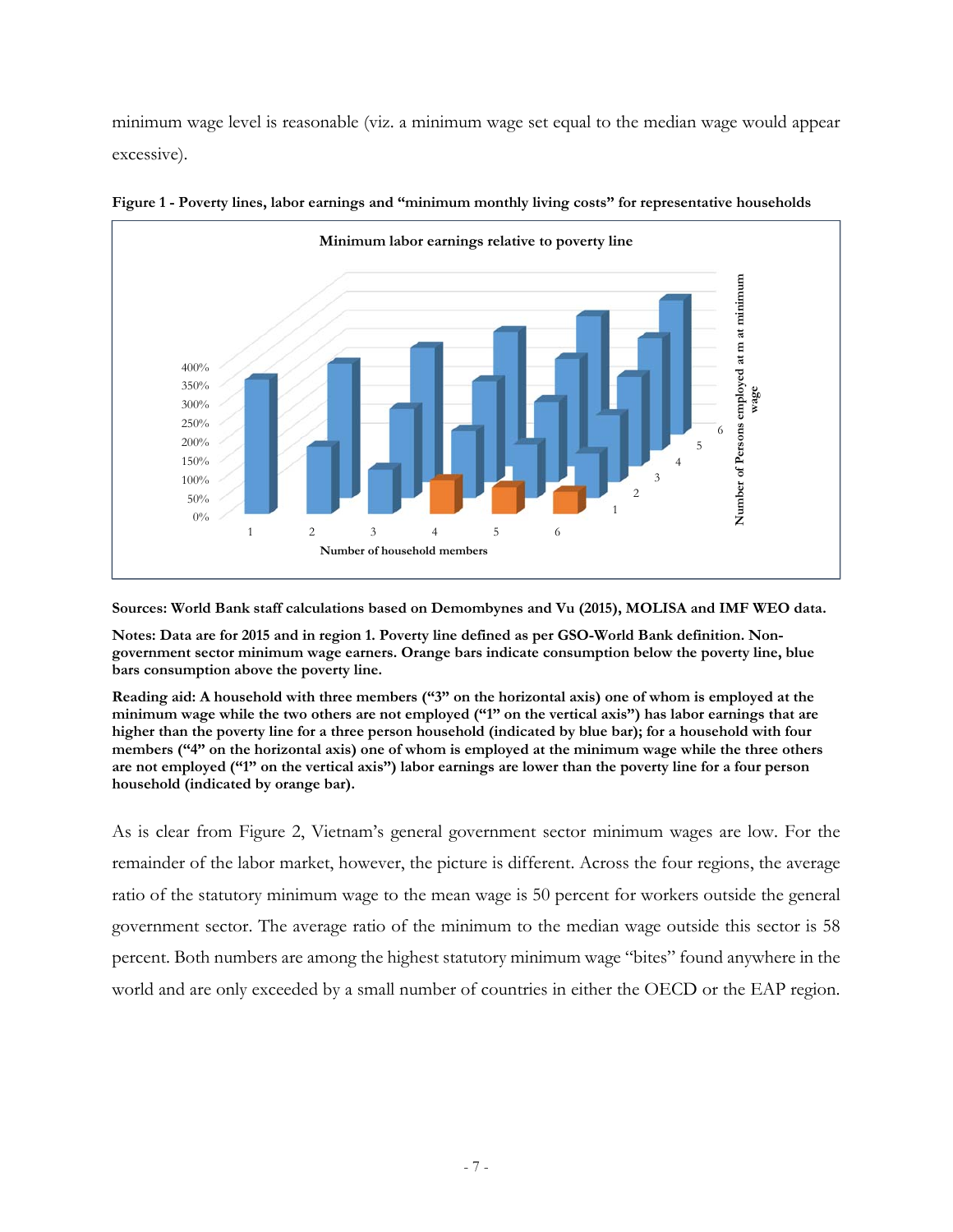Thus outside the general government sector, the ratio of the statutory minimum to the median wage appears relatively high.2





**Sources: OECD (2014); World Bank (2014a); World Bank staff calculations based on 2013 labor force survey.** 

**Notes: Full time workers; data are for 2013 (2008 for Laos; 2009 for Cambodia, Mongolia and Thailand; 2010 for China, Indonesia and Philippines); average minimum wages for China and Vietnam. Non-government sector includes state-owned enterprises, domestic private firms and foreign-owned private firms.** 

Figure 3 presents the growth of Vietnam's inflation-adjusted, non-government, domestic sector minimum wages. It includes a projected path of minimum wages from 2016 to 2018 based on the

 $2$  Cf. Appendix A for more detailed empirical evidence on the relationship between Vietnam's statutory minimum wage and the country's entire wage distribution.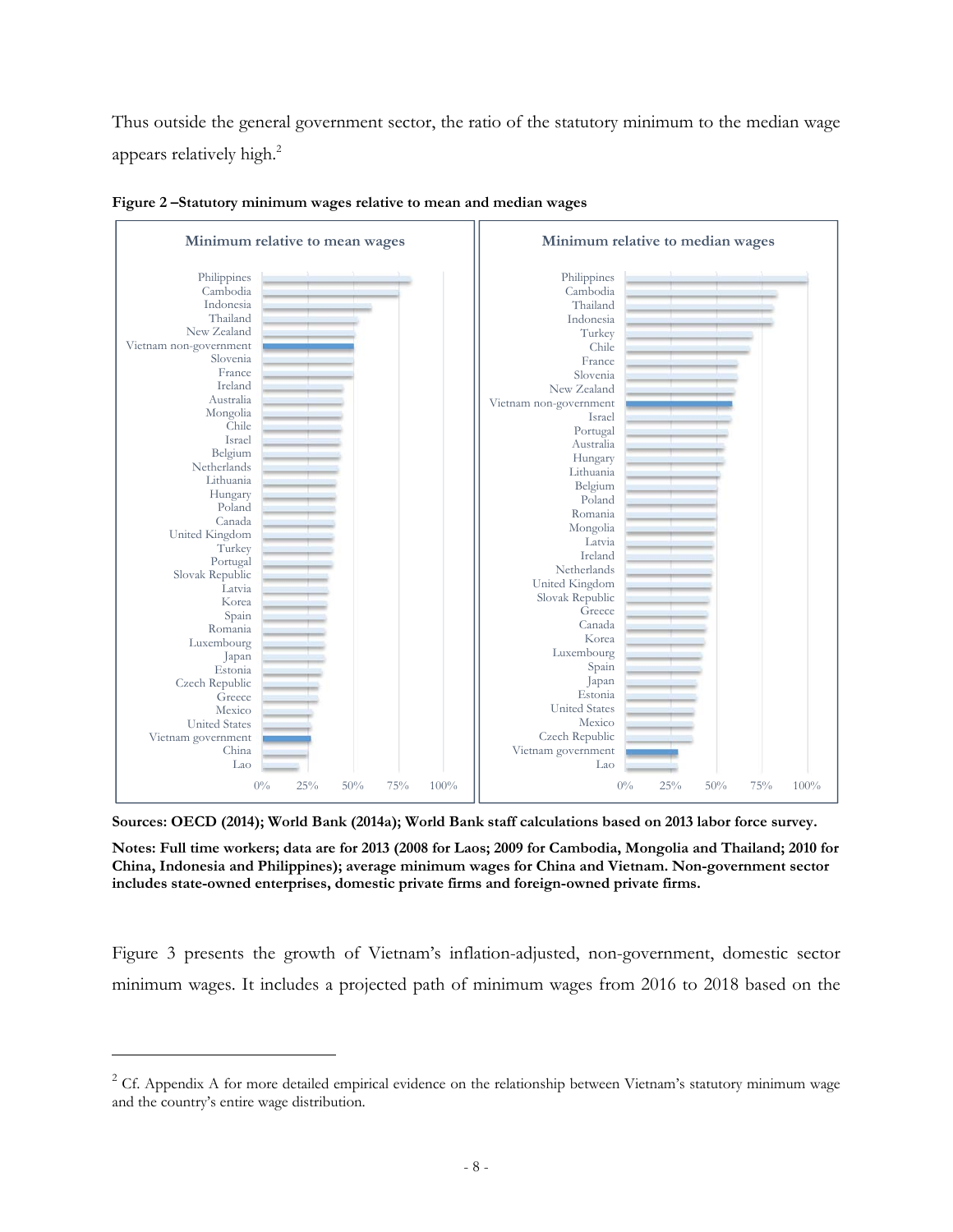assumption that Vietnam will fulfill its stated ambition to raise minimum wages to the level of the minimum monthly living standard in 2018. By way of comparison, the growth of real labor productivity in the state, non-state domestic and FDI sectors are also depicted. Finally, Figure 3 shows vertical lines to highlight three key years for Vietnam's labor market and labor market policies: 2007 as the year of WTO accession, 2012 as the year of the passage of the new Labor Code and Trade Union Law, and 2015 as the year when the ASEAN Economic Community is supposed to be established and the movement of skilled labor across the ASEAN region is deregulated.



**Figure 3 – Rising faster than productivity: Time series of statutory minimum wages and labor productivity** 

**Source: World Bank staff calculations based on MOLISA, VGCT, GSO, World Bank WDI and IMF WEO data. Notes: "" denotes projections. Depicted are non-government sector minimum wages.** 

As is evident from Figure 3, Vietnam's non-government domestic sector minimum wages have been rising rapidly. Their real rate of increase has been in or near the double digits for each of the last ten years. Growth was particularly rapid in 2012 when minimum wages in the domestic sector and the FDI sector were aligned. The prolonged period of high growth rates has led to today's situation where minimum wage levels are high by international standards (and therefore a threat for job creation and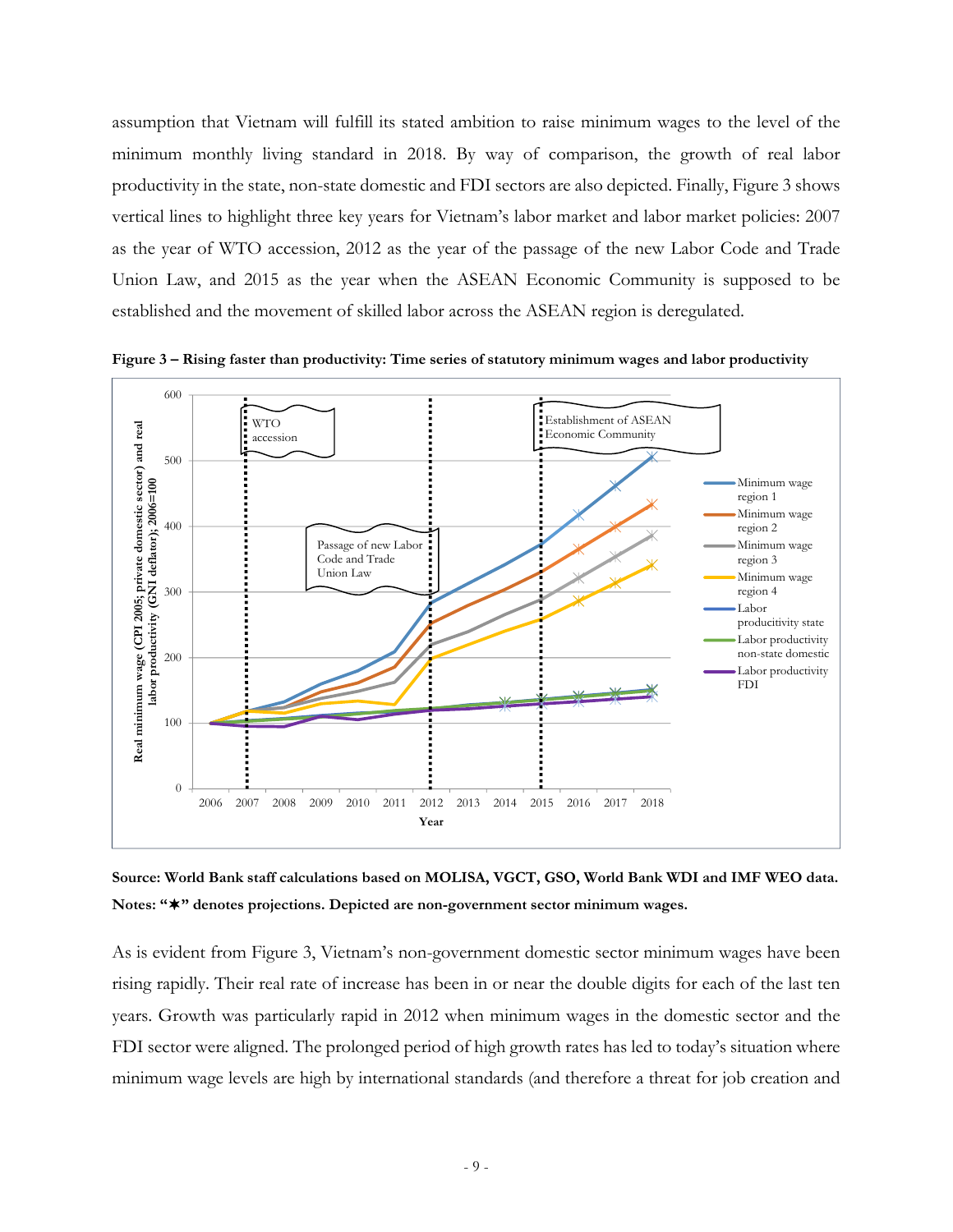firm competitiveness). In spite of this, if current plans are put into practice, the growth of private sector minimum wages will continue to accelerate at least until 2018. At the same time, productivity growth has lagged behind. Unless productivity growth picks up markedly over the coming years, it will further decouple from the pace of growth in statutory minimum wages.<sup>3</sup>







As mentioned above, employment protection legislation is another category of labor market regulations. It consists mainly of mandated risk-management regulations that lower the probability of

<sup>3</sup> Hansen, Rand and Torm (2015) analyze the effects of the rapid alignment of minimum wages in the domestic and the FDI sector in 2012. They find that the alignment led to significantly higher average wages and a decrease in wage inequality. They do not investigate whether it had effects on employment.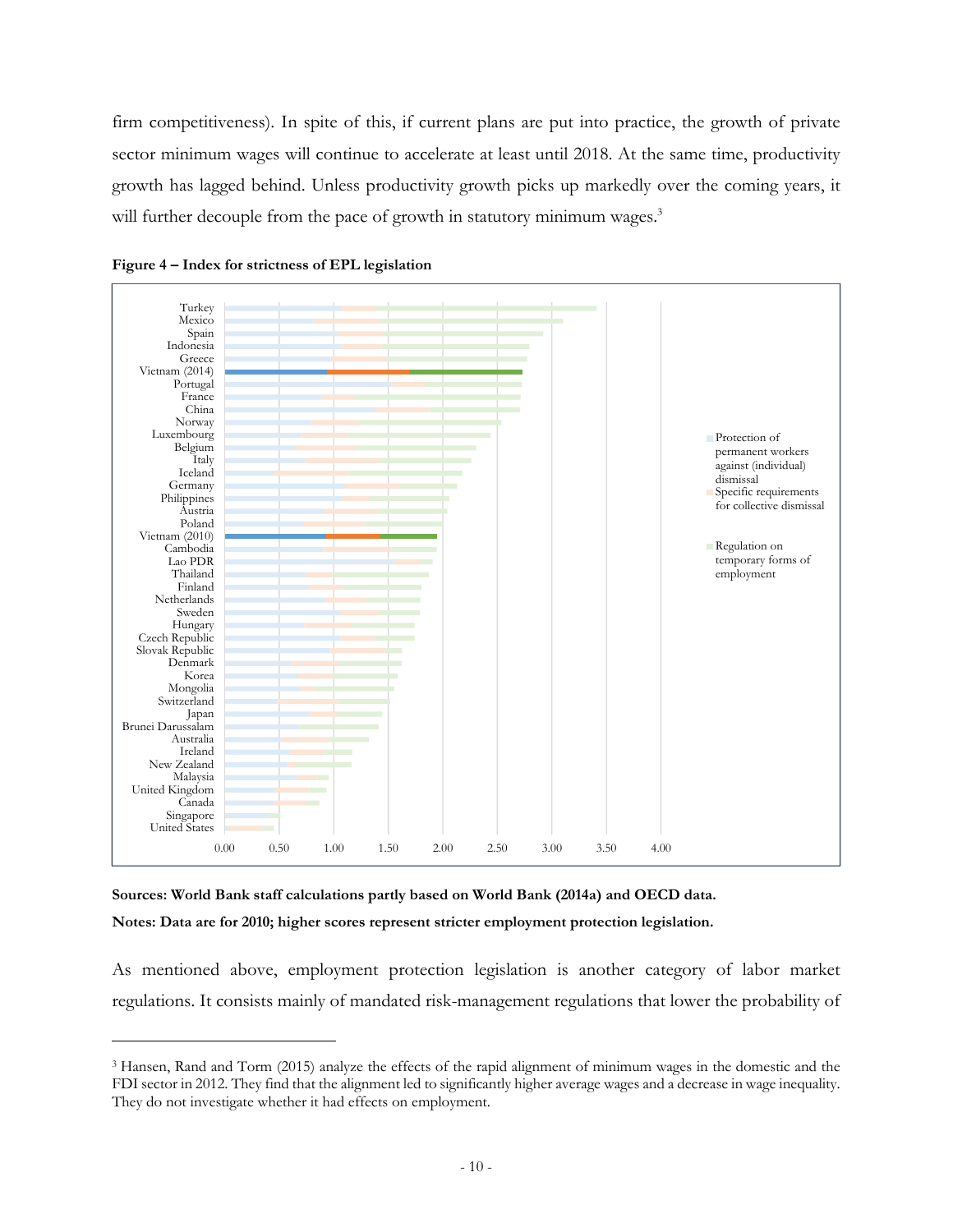unemployment by raising employers' costs of dismissing workers. Direct costs are borne by employers but indirect costs are borne by workers if EPL discourages firms from hiring workers in the first place. The OECD calculates an EPL index that compares some of the most critical of EPL components and the costs they impart on employers: first, protections of permanent workers against individual dismissal; second, additional requirements for collective dismissal; and third, regulations and restrictions on temporary forms of employment. The index ranges from zero to six, with zero being the least restrictive and six the most restrictive legislation. The values for Vietnam and selected countries in the OECD and the EAP region are shown in Figure 4. For Vietnam, the figure actually depicts two values: one is the level of the EPL index for 2010, before the 2012 overhaul of the Labor Code and Trade Union Law. The other is the value of the index for 2014.

Figures 4 shows that before the recent round of reforms Vietnam's stringency of employment protection legislation was relatively moderate. The level of its EPL index was not as low as for instance that of the United States, Singapore or Malaysia. But Vietnam was also far from the levels of restriction in countries with very high EPL indices such as Indonesia, Mexico, and Turkey. However, with the passage of the new Labor Code and Trade Union Law in 2012, rules on hiring and dismissals became more stringent in all three areas covered by the EPL index. Regarding dismissal of permanent workers, this was the case because of changes in the trial period of regular workers. Rules for collective dismissals became more stringent as well. They also remain partly confusing or ambiguous.

The most dramatic changes occurred with respect to fixed term contract regulations. The index became more stringent as a consequence of new regulations for outsourcing contracts or labor leasing enterprises. In the past, there were no specific regulations for labor leasing enterprises but regulations regarding fixed-term contracts applied. Under the new regulation, labor leasing enterprises have more restrictions, and outsourcing contracts are limited to a maximum cumulative duration of 12 months (and not 72 months as is the case for fixed-term contracts). As is evident from Figure 4, these reforms meant that Vietnam moved from being a country with moderately stringent restrictions on temporary forms of employment to one that is very restrictive in regulating this type of employment. Overly tight regulation of temporary forms of employment can hinder the efficient allocation of workers. A company that is struggling to shift its business model in times of structural change needs flexibility in reorganizing its labor inputs. Similarly, as large SOEs make way for nimbler sorts of production, new job opportunities can be created. But many of these jobs are more likely to be created by labor leasing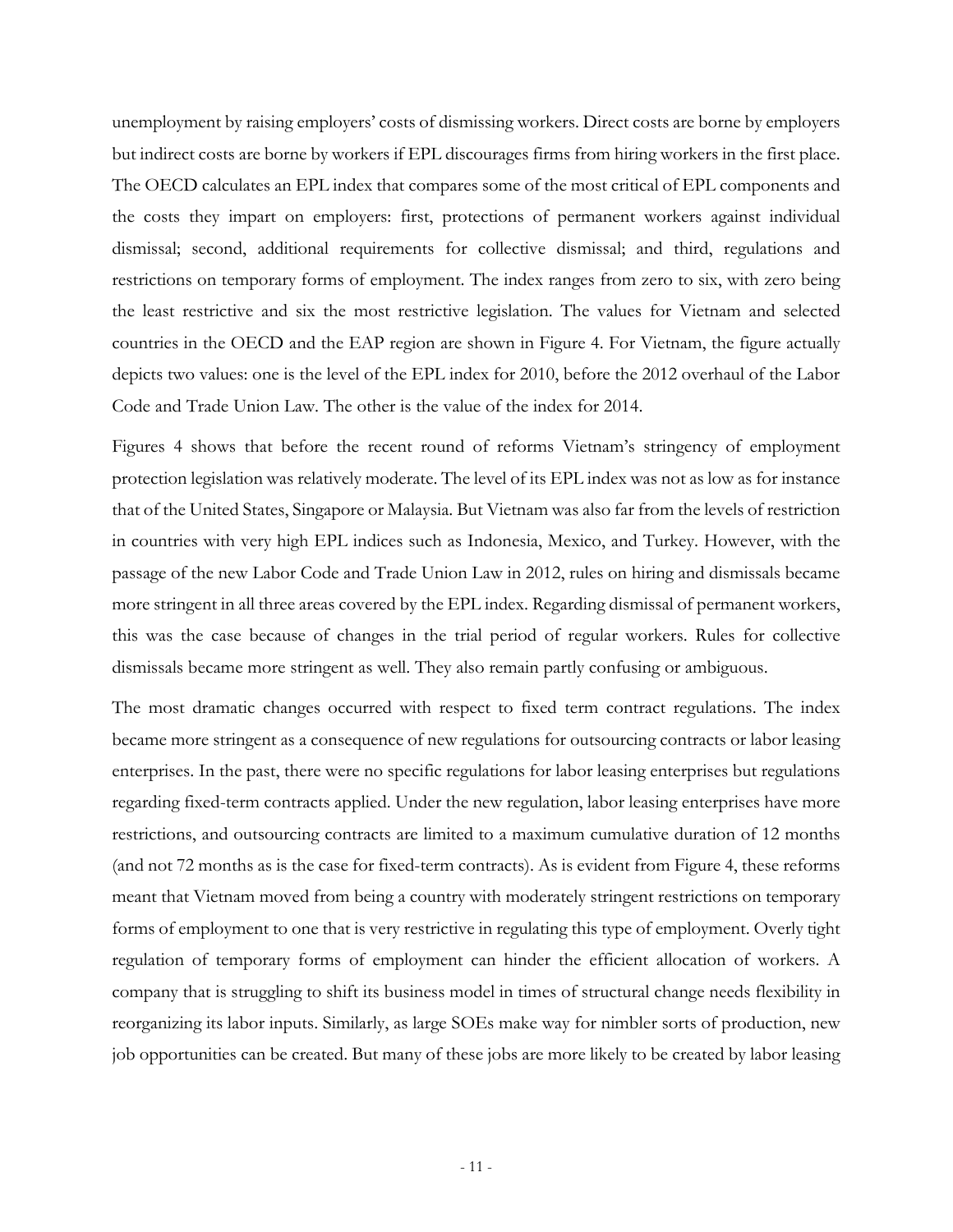agencies than by other big and slow-acting enterprises. If labor leasing agencies are severely restricted in their operations, these kinds of jobs might not appear at all.

Figure 4 shows that Vietnam is among the group of countries with the most restrictive employment protection regulation. As overly stringent EPL implies considerable costs for both employers and workers, this constitutes a considerable obstacle to the process of "creative destruction", and the associated movement of labor that any modern market economy needs in order to thrive. While it is difficult to quantify the effects of overly restrictive employment protection regulations beyond the synthetic representation in Figure 4, a growing body of evidence from the EAP region and beyond shows that they are often associated with lower employment, especially of young workers, women, new entrants to the labor market, and unskilled workers (cf. Heckman and Pages 2004; OECD 2004; Perry et al. 2007; Packard, Koettl, and Montenegro 2012; World Bank, 2014a). These same groups tend to be among the first to be laid off when labor costs rise or to be blocked from entry altogether (cf. Lustig and McLeod 1996). Moreover, Vietnam's strict EPL regime might be one of the main reasons why so many workers outside of the agriculture sector and in urban areas remain outside the regulated labor market: evidence from countries around the world demonstrates that more restrictive EPL raises the share of self-employment and decreases dependent employment in low- and middleincome countries (cf. Addison and Teixeira, 2001; Betcherman, Luinstra, and Ogawa, 2001; Haltiwanger, Scarpetta, and Vodopivec, 2003).

### **2.2. Labor Market Interventions**

Labor market interventions are deployed by the state to make up for market shortcomings, such as uneven distribution of information that impedes the best matches between employers and workers, or the inability of private financial markets to efficiently insure losses from the risk of unemployment. The resulting costs are borne by taxpayers irrespective of whether they participate in the labor market. Interventions can include both "active" labor market programs like training and job search assistance and "passive" unemployment benefits and other forms of social insurance.

The objective of passive labor market programs is to protect individuals against the risks to their consumption from job loss for a period of job search. This is basically the same objective as that of severance pay arrangements and other elements of EPL, creating a potential substitutability of employer provided severance and unemployment benefits and other forms of social insurance.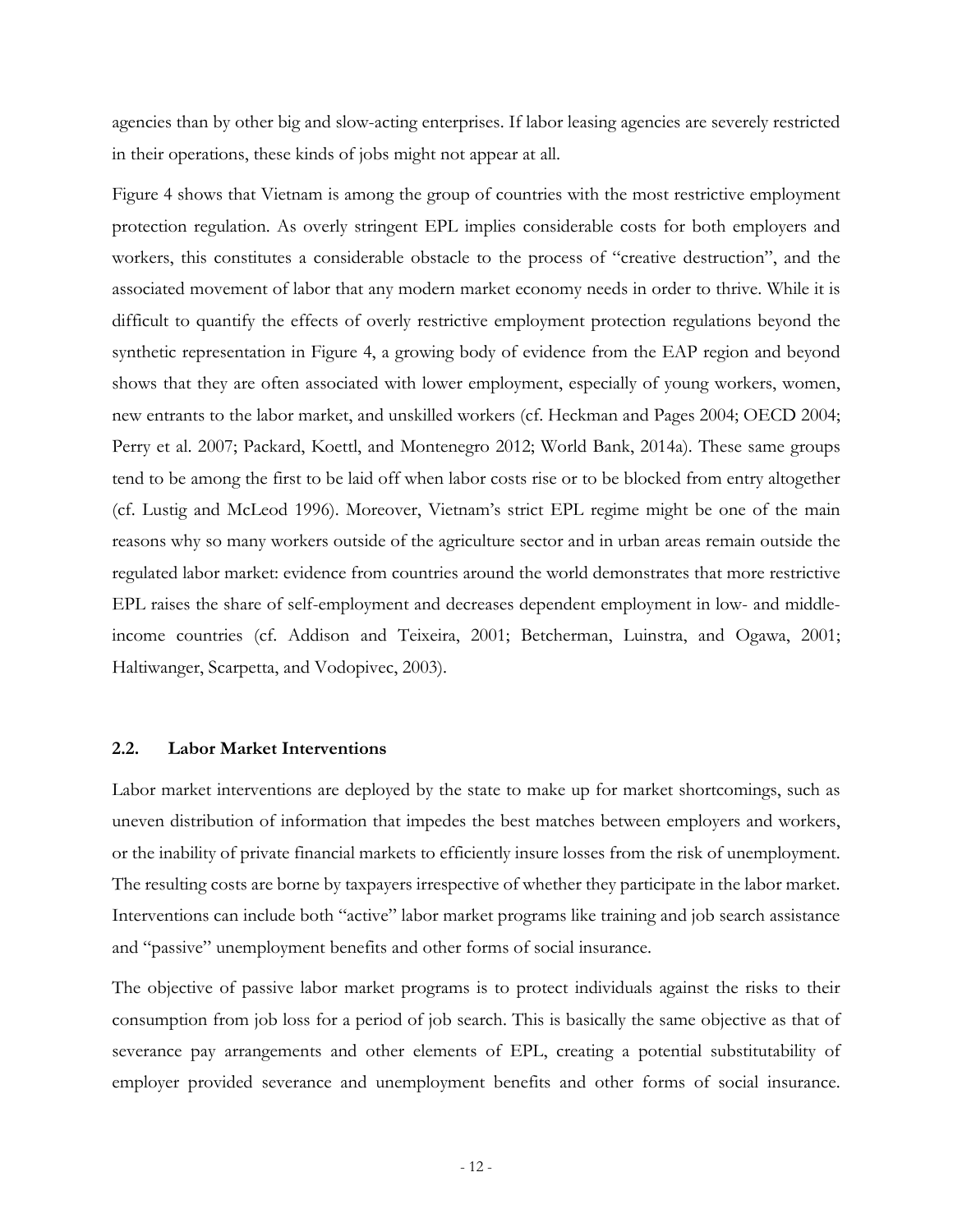Generally speaking, however, unemployment insurance schemes are more efficient and secure than severance pay arrangements in pooling risks related to job loss. This is because their risk pools extend beyond the boundaries of a single enterprise. With regard to the effects of passive labor market programs on unemployment and other labor market outcomes, these are in principle ambiguous. By their intended purpose, passive programs can remove the urgency of finding new work and improve the quality of employer-employee matches. However, if unemployment benefits are overly generous or poorly designed, they can perversely lower peoples' motivation to look for and accept employment.

| Country  | Average unemployment                                                                                                                                            | Unemployment insurance                                             | <b>Qualifying conditions</b>                                                                                                                                                                                           |
|----------|-----------------------------------------------------------------------------------------------------------------------------------------------------------------|--------------------------------------------------------------------|------------------------------------------------------------------------------------------------------------------------------------------------------------------------------------------------------------------------|
|          | <b>Benefit</b>                                                                                                                                                  | benefit duration                                                   |                                                                                                                                                                                                                        |
|          |                                                                                                                                                                 | (months)                                                           |                                                                                                                                                                                                                        |
| Thailand | 50 percent of the average<br>daily wage in the highest<br>paid 3 months during the 9<br>months before<br>unemployment; the<br>maximum daily benefit is B<br>250 | 6 months in any 1 year                                             | 6-month contribution<br>within 15 months before<br>unemployment                                                                                                                                                        |
| China    | Flat benefit level set by the<br>local authorities; higher<br>than the local public<br>assistance benefit, but<br>lower than the local<br>minimum wage          | 12-24 months, depending<br>on applicant's years of<br>contribution | Maximum of 1 year with<br>less than 5 years of<br>contributions; maximum of<br>1.5 years with 5 or more<br>but less than 10 years of<br>contributions; maximum of<br>2 years with 10 or more<br>years of contributions |
| Vietnam  | 60 percent of the average<br>monthly earnings in the 6<br>months before<br>unemployment                                                                         | 3-12 months, varying by<br>contribution                            | 3 months with 12-35<br>months of contributions; 6<br>months with 36–71 months<br>of contributions; 9 months<br>with $72-143$ months of<br>contributions; 12 months<br>with 144 months of<br>contributions or more      |

**Table 2 – Unemployment Insurance in East Asia Pacific** 

**Source: World Bank (2014a).** 

Together with Thailand and China, Vietnam is one of only three developing countries in the EAP region with a national unemployment insurance scheme. Vietnam's unemployment insurance scheme was introduced in 2009. Its main characteristics as well as those of the Thai and Chinese schemes are summarized in Table 2. As is evident from the table, unemployment insurance benefits in Vietnam are relatively generous. At 60 percent of the average monthly earnings in the six months before unemployment, the benefit level or replacement rate (the portion of previous income replaced by insurance benefits) is higher than those of Thailand or China. As is common in many countries, in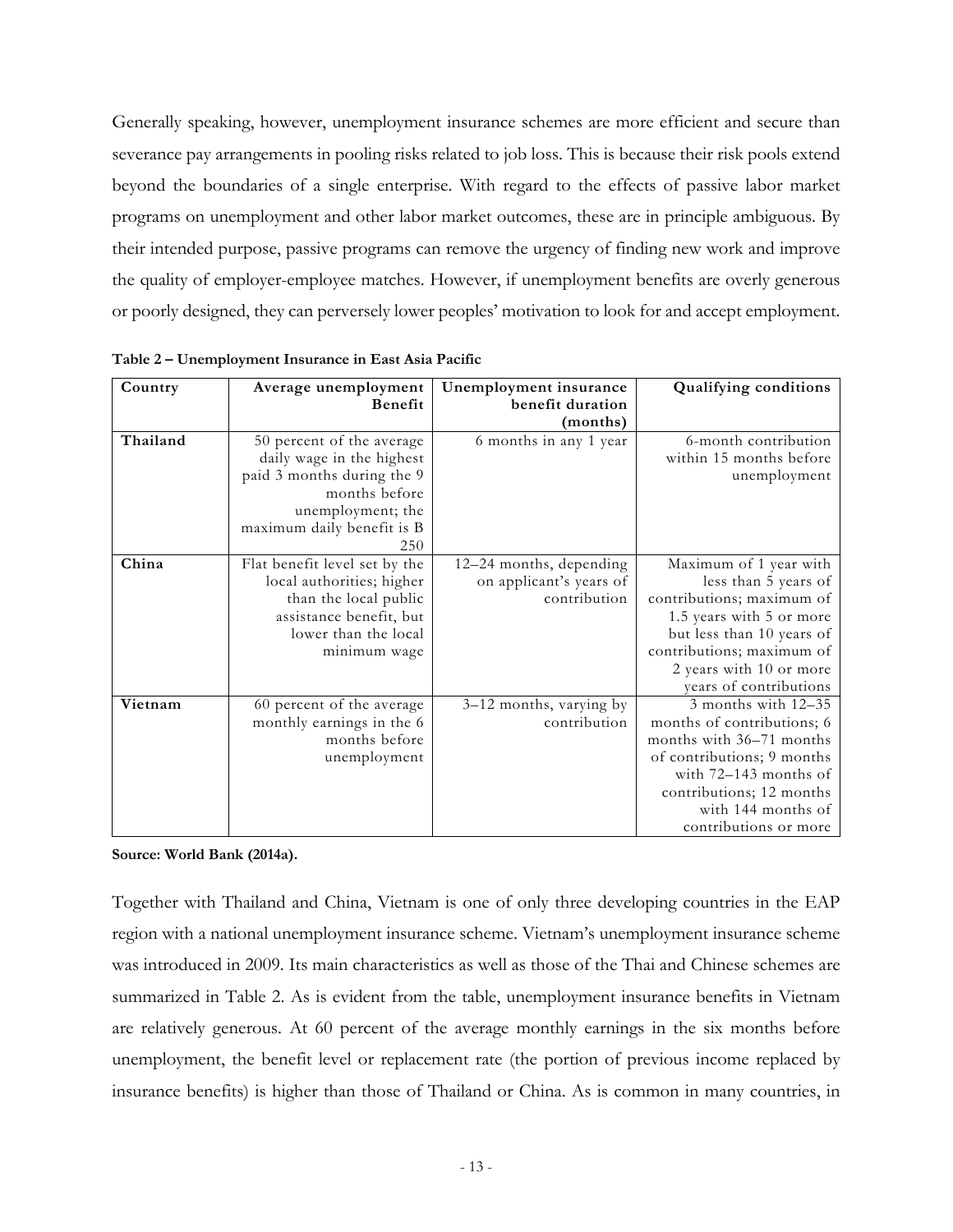Vietnam the duration entitlement of unemployment benefits rises in a step-wise fashion with the worker's years of contributions. It ranges from three months for a worker who contributed for 12–36 months to six months for a worker with 36–71 months of contributions to nine months with 72–143 months of contributions. A worker who contributed for 144 months or more can draw unemployment benefits for 12 months.

In Latin America, Eastern Europe and Central Asia, labor-intensive public works and other active labor market programs – targeted training programs, wage subsidies, and employment search assistance – have long been a mainstay of social protection and labor policy. In contrast, in low and middle-income countries in the EAP region, they are relatively rare. But even in this region Vietnam is somewhat of an outlier as it has very few active labor market policies. Moreover, those policies that do exist – like public employment programs or programs to support employment changes for laborers in rural areas as described in the Employment Law – often have low coverage and funding. The lack of more comprehensive active labor market polices might impede the best matches between employers and workers and might even create issues that go beyond labor market policies but touch upon social protection more broadly.

Most labor market interventions are financed mainly by mandatory contributions from employers and workers. As a result, mandatory contributions paid by formal workers and employers tend to be substantial. In case workers and/or employers assign little value to interventions financed by these contributions, the mandate to contribute creates a "tax wedge" between the cost of labor to a firm and the take-home pay of employees. The size of this wedge can influence both the demand for and supply of labor and human capital. The impact on incentives is greater where there is a mismatch between the actual labor market interventions and what is desired by workers, where government has a poor track record of performance and where few workers believe they will ever benefit from the interventions. If the perceived tax wedge is large and net wages are too low, workers may be discouraged from participating in the regulated part of the labor market, finding outside options – unemployment or irregular, informal work – more attractive. Similarly, because taxes increase the costs of employing someone, they can discourage employers from hiring, or offering legislated protections through a written employment contract.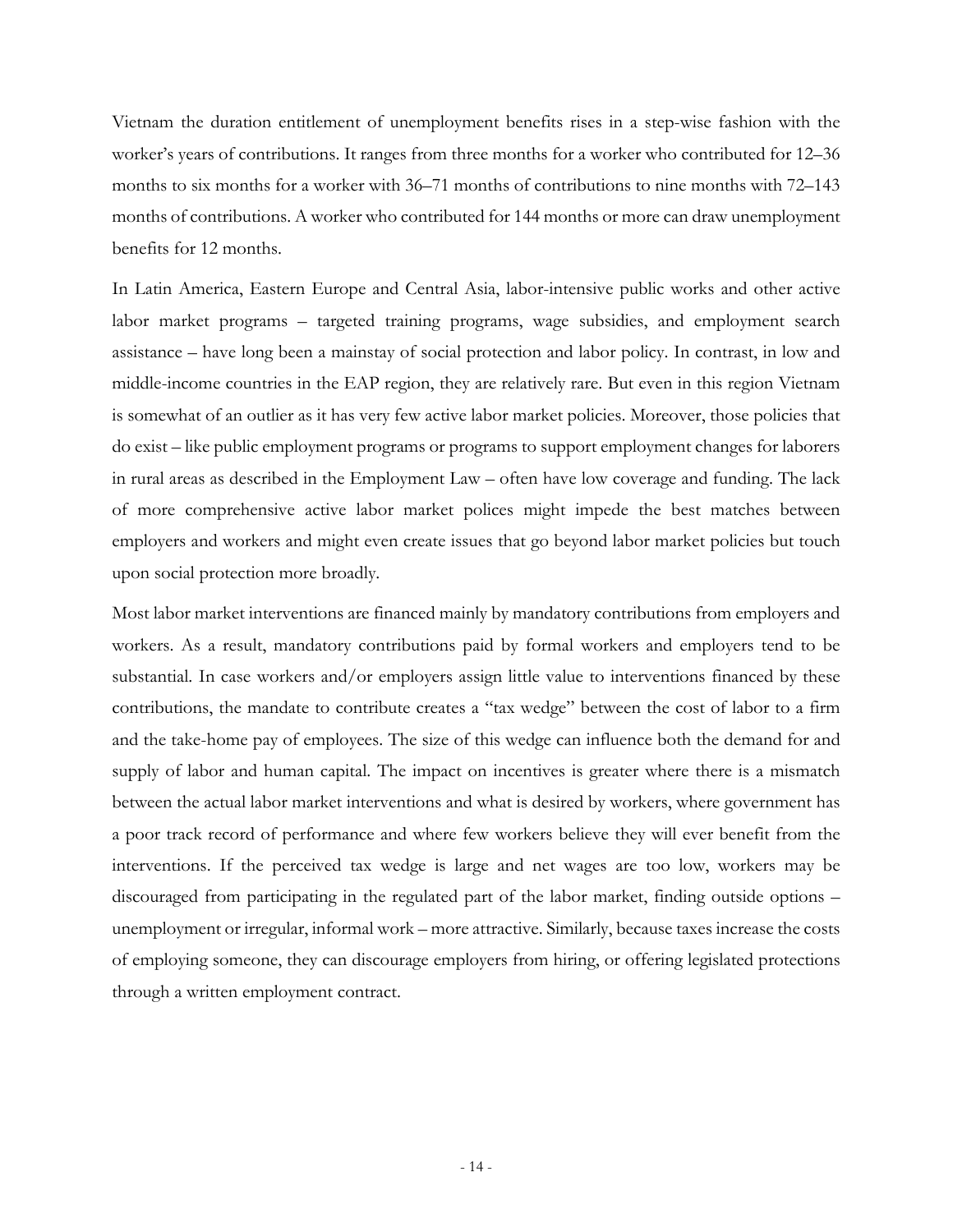

**Figure 5 – Labor Tax Wedge** 

**Sources: World Bank (2014a). Notes: Data are for 2010.** 

Figure 5 depicts the labor tax wedge in Vietnam and selected countries in the OECD and the EAP region. The figure shows that, at slightly below 30 percent, Vietnam's labor tax wedge is lower than for instance's China's, similar to the levels observed for Australia and Ireland and higher than those found in the Philippines and Malaysia. Overall, Vietnam is placed around the mid-point of the regional distribution of the labor tax wedge. However, its wedge is relatively high when compared to those of other countries with a similar level of economic development. Moreover, as Vietnam has few active labor market policies, and the country's unemployment insurance system has only been in place for a few years, workers might not assign much value to the interventions financed through the labor tax or might doubt whether benefits will be available when they are needed. Thus one might conjecture that they are more likely to consider mandatory contributions as a tax rather than as part of their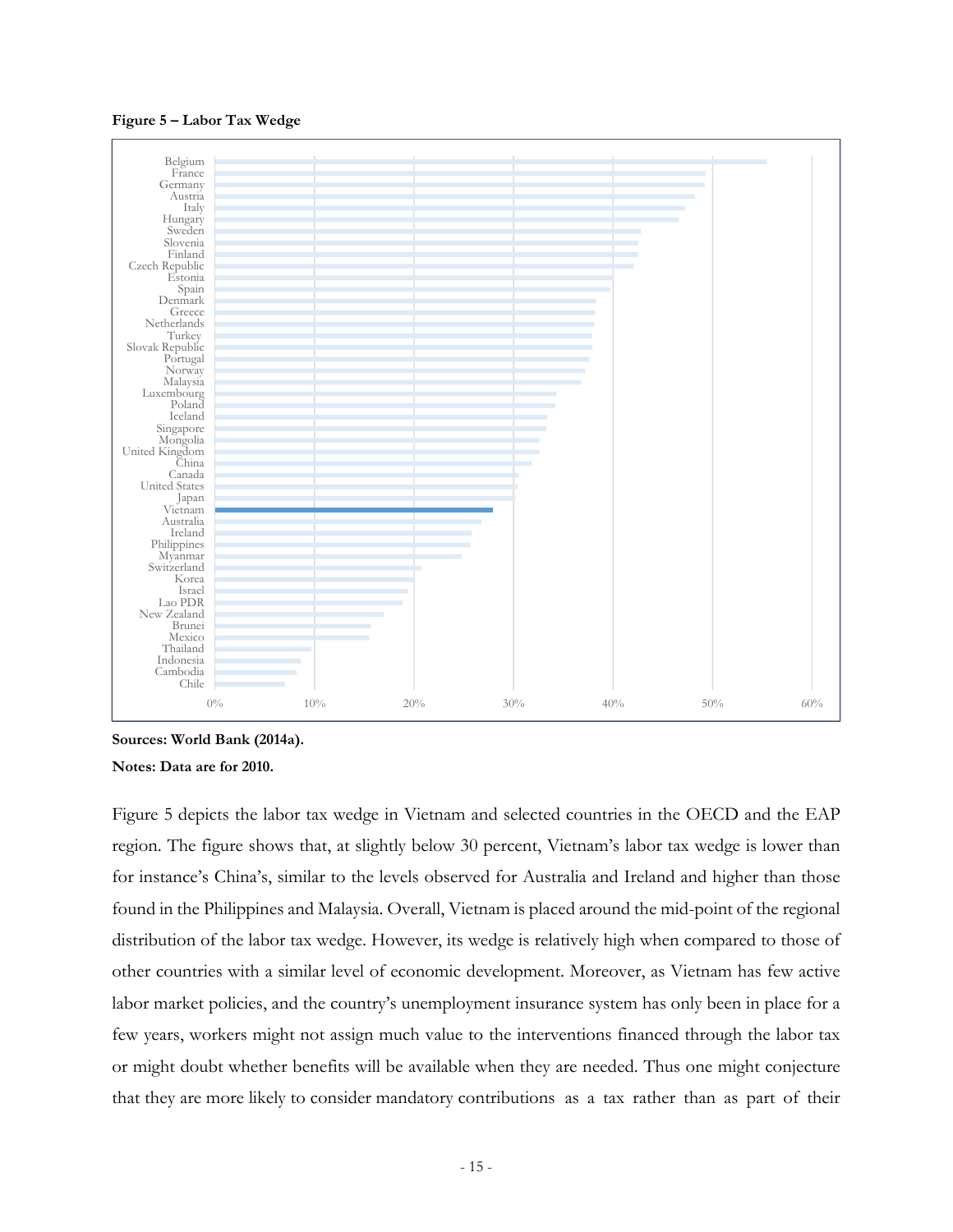compensation package. In this case, even a relatively moderate tax wedge might skew individuals' incentives. As a result, it seems unfeasible to finance growing demands for social protection measures through still higher contributions from employers and workers alone. Instead, more reliance on general revenues to fund coverage expansion is likely to result in better and more equitable outcomes.

## **2.3. Labor Market Institutions**

Institutions are the legislated structures, recognized norms, and agreed procedures by which interested parties exert their influence and make and carry out decisions that shape the regulations and interventions covered in earlier sections. In the labor market, the best example of an institution is the space afforded in the legal code of many countries for industrial relations, collective bargaining, labor unions and employer associations.

Figure 6 shows union density rates among wage workers – irrespective of whether they hold a written contract of employment or not – in Vietnam and a selection of other countries in the EAP region. For Vietnam, the figure further distinguishes between the public and the private sector. At 76 percent of wage employment, Vietnam's unionization rate in the public sector is almost on par with China's overall rate of 79 percent. At 33 percent, Vietnam's unionization rate in the private sector is substantially lower. However, even in the private sector the unionization rate in Vietnam is significantly higher than overall rates in most other countries in the EAP region for which recent and comparable data are available, including high income EAP countries such as New Zealand, Australia and Japan. In many of these countries, unionization stands at or below 20 percent of wage employment. For the Republic of Korea and Malaysia it is around 10 percent.

Despite Vietnam's comparatively high unionization rate among wage employees, the institutional setup of its industrial relations system has traditionally been described as weak. This has often been ascribed to the failure of trade unions to effectively protect workers' rights (cf. Clarke, Lee and Chi, 2007; Chi and van den Broek, 2013; Schweisshelm, 2014). In Vietnam all trade unions fall under the umbrella of the VGCL which in turn operates under the leadership of the Communist Party of Vietnam (CPV). The VGCL and its affiliated unions are tasked to fulfill a number of different roles, with several possible conflicts of interest. First, enterprise-level unions have traditionally been close to management. Even in the foreign-owned sector, senior executives and managers often hold not only union membership but top union positions (cf. van Gramberg, Teicher and Nguyen, 2013).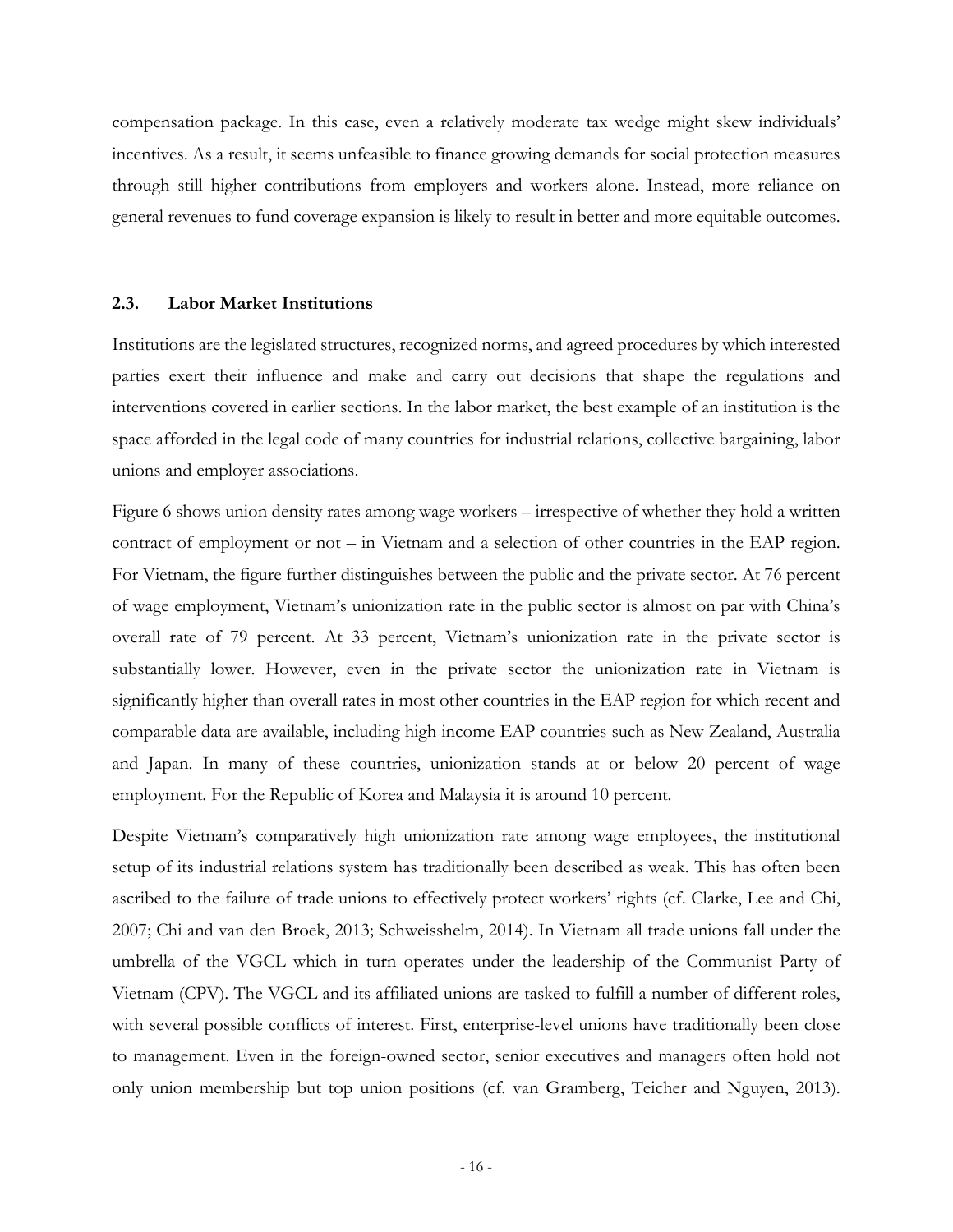Second, unions act as a transmission mechanism between the CPV and working people and are supposed to represent these people in the highest levels of government decision making. Third, unions are tasked with protecting workers' rights and representing workers' interests vis-à-vis firm management and providing welfare services to workers. The explicit roles for employers' associations are similarly varied.





**Sources: World Bank staff calculations based on 2013 labor force survey, VGCL (2014) and World Bank (2012a). Notes: Data for Indonesia and the Philippines are for 2005, those for Vietnam for 2013, all others for 2010. Public sector includes government, public services and state-owned enterprises, private sector includes household enterprises, domestic private firms and foreign-owned private firms.** 

Figure 7 uses data from the VGCL to show the time series of informal wildcat strikes in Vietnam. In the 1990s, Vietnam generally saw less than 100 wildcat strikes per year. The time series of wildcat strikes has since broadly tracked Vietnam's inflation rate. At the same time, the number of strikes has increased significantly, reaching a peak of almost 900 in 2011. Figure 7 also shows that almost no strikes occur in SOEs. In the SOE sector, wages and benefits are relatively high, and relations between workers' representatives and management are close. In contrast, the foreign-owned sector appears particularly exposed to strikes. In addition to strikes, the sector has also been plagued by high labor turnover and absenteeism (cf. Chi and van den Broek, 2013). This particular weaknesses of the industrial relations institutions in the foreign-owned sector cannot be explained by a lack of union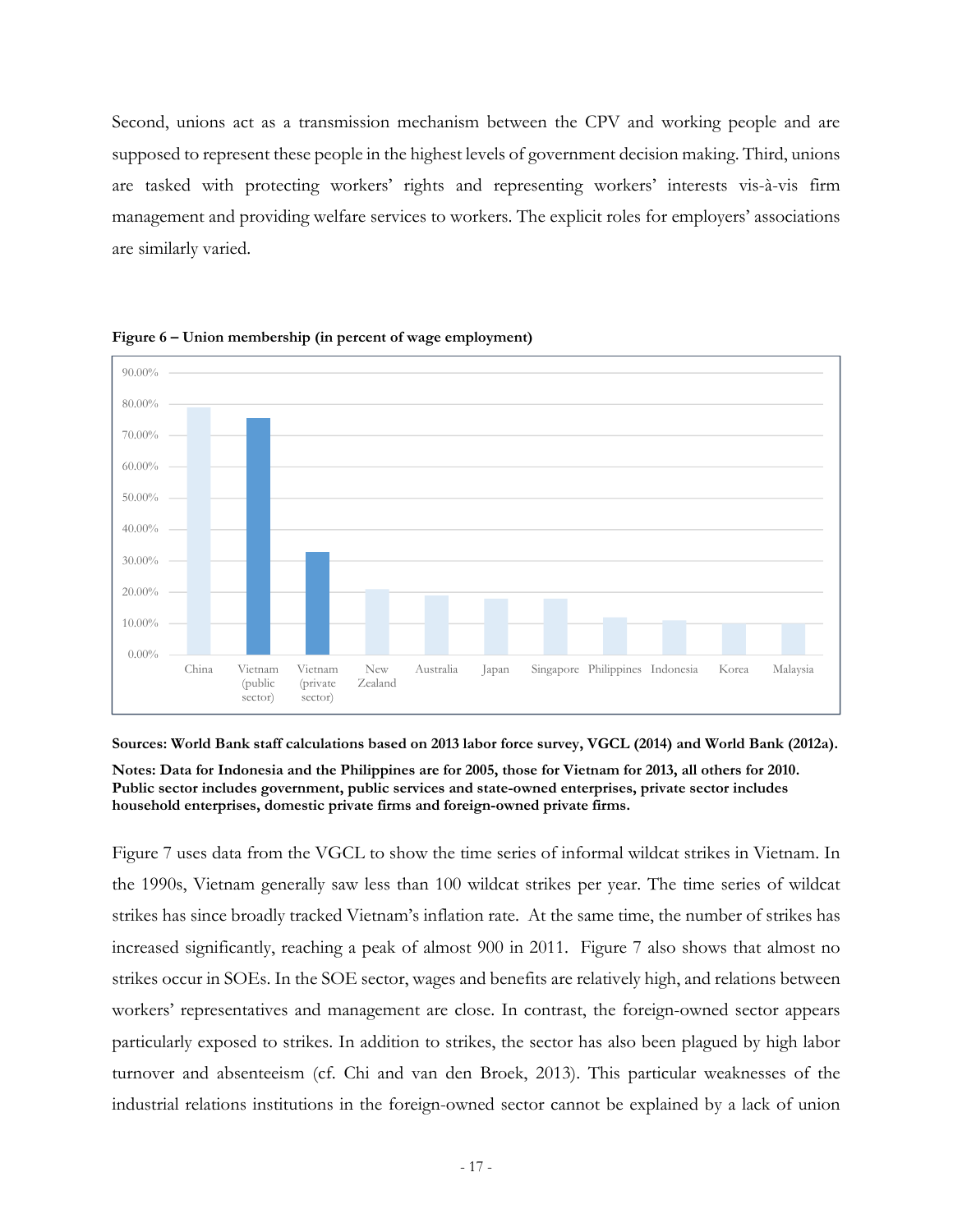presence in foreign-owned firms, as 70 percent of strikes occur in unionized enterprises (cf. ILO, 2011).

While the high and rising number of wildcat strikes are a symptom of the weaknesses of Vietnam's industrial relations system, their consequences reach much farther. Strikes by workers (and lock-outs by employers) are typically taken as "last resort" measures, when no agreements can be reached on pay, working conditions or equally fundamental issues. Strikes are in most contexts an outcome of negotiations failing. Thus the pattern shown in Figure 7 raises the concern that the institutions for setting pay and other conditions of employment are not functioning in the manner expected, forcing workers to extreme measures. Whether wildcat or not, strikes and lock-outs have significant and harmful consequences. They lead to lost days of production, reduced profits and unpaid wages. That workers frequently resort to last resort measures and apparently have no recourse to less costly ways of voicing their concerns can in turn be seen as another symptom of the dysfunctional state of Vietnam's industrial relations institutions.



**Figure 7 – Number of wildcat strikes in Vietnam by type of enterprise and annual CPI inflation** 

**Source: VGCL (2012) and World Development Indicators.** 

**Notes: Annual inflation measured by changes in the consumer price index.** 

Problems with this system have long been recognized. As a result, the 2012 revisions to the country's Labor Code and Trade Union Law attempted to strengthen the system. The new Labor Code envisioned a more active role for the government in collective bargaining between employers and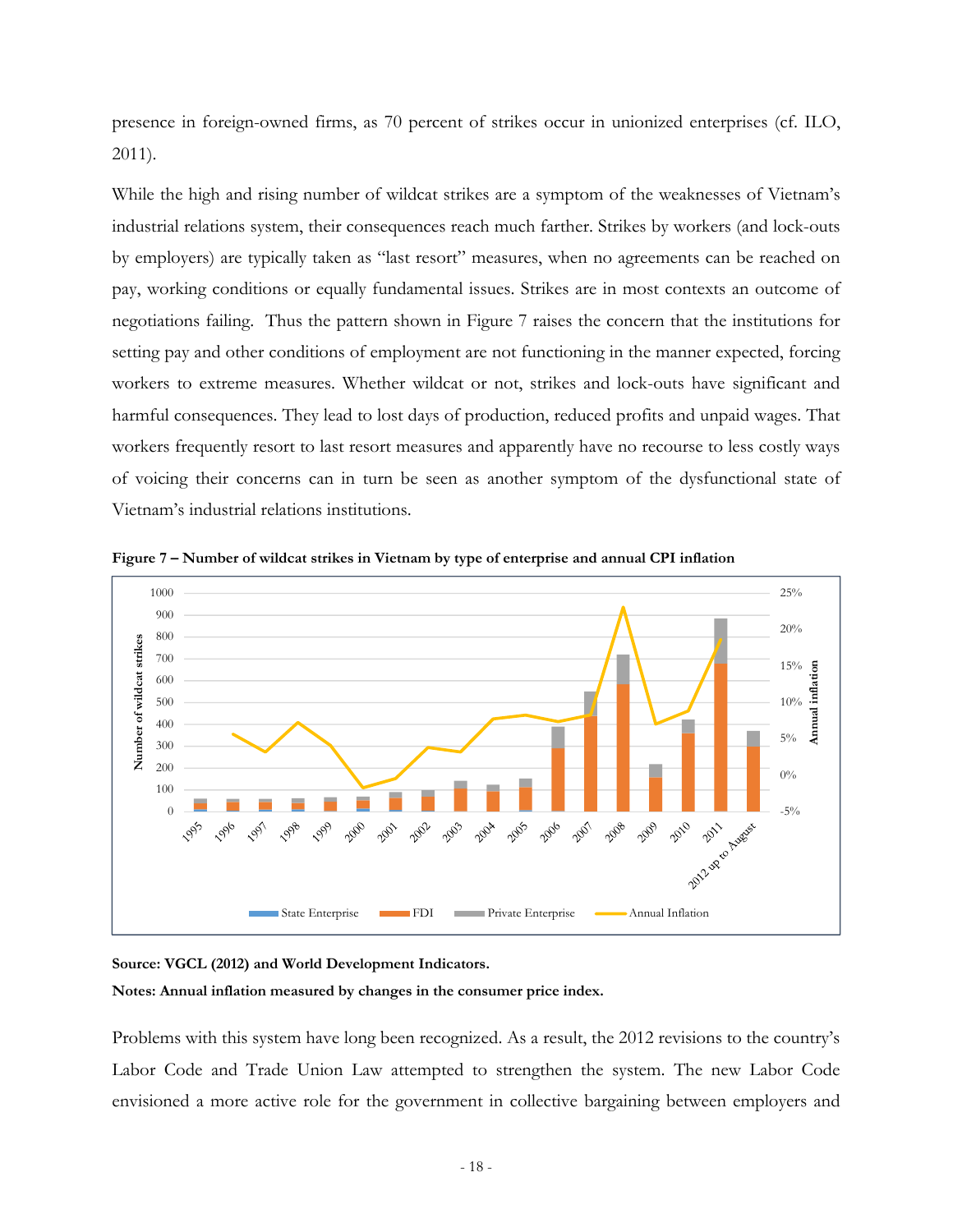trade unions and introduced a National Wage Council as a new tripartite institution centrally involved in the setting of minimum wages. At the same time, more fundamental issues – e.g. with regard to the basic roles of trade unions and employers' associations – have not been resolved. There continues to be a lack of functioning institutions for collective bargaining; those institutions that exist lack credibility in the eyes of workers as well as employers.

## **2.4. Equality of Opportunity and Basic Protection for Those Vulnerable to Exclusion**

Appropriately designed and implemented labor market policies can not only help people grasp economic opportunities in a risky world, but also contribute to ensuring equality of opportunity on the labor market and basic protection for those vulnerable to exclusion. A number of different groups are potentially vulnerable to exclusion on the labor market. These include ethnic minorities, displaced persons and migrants, and the disabled. The largest group that is potentially vulnerable to exclusion on the labor market are women. Put differently, the successful integration of women into the labor market might promise the greatest payoffs in terms of increased productivity and improved social cohesion. Some commentators have even argued that at least one factor contributing to the low ratio of female to male births in many Asian countries is that rational and forward-looking parents see greater labor market opportunities for men and therefore prefer male offspring (cf. Qian, 2008).

Figures 8 and 9 present the time series of two widely measured indicators of gender imbalances on the labor market for Vietnam and a number of other countries in the EAP region. The first (depicted in Figure 8) is the ratio of the female to the male labor force participation rate and the second (shown in Figure 9) the average wage gap between women and men.

Over the last 15 years Vietnam's female labor force participation rate has consistently been lower than the corresponding figure for men. This result is not surprising as male labor force participation rates tend to be comparatively higher almost throughout the world. In fact, with a gap that is stable and at around 10 percent relatively modest, Vietnam has achieved greater gender parity in terms of labor force participation than many other countries. Among the countries from the EAP region whose time series are depicted in Figure 8, only Cambodia, Myanmar and the Lao People's Democratic Republic have ratios of female to male labor force participation rates that exceed Vietnam's.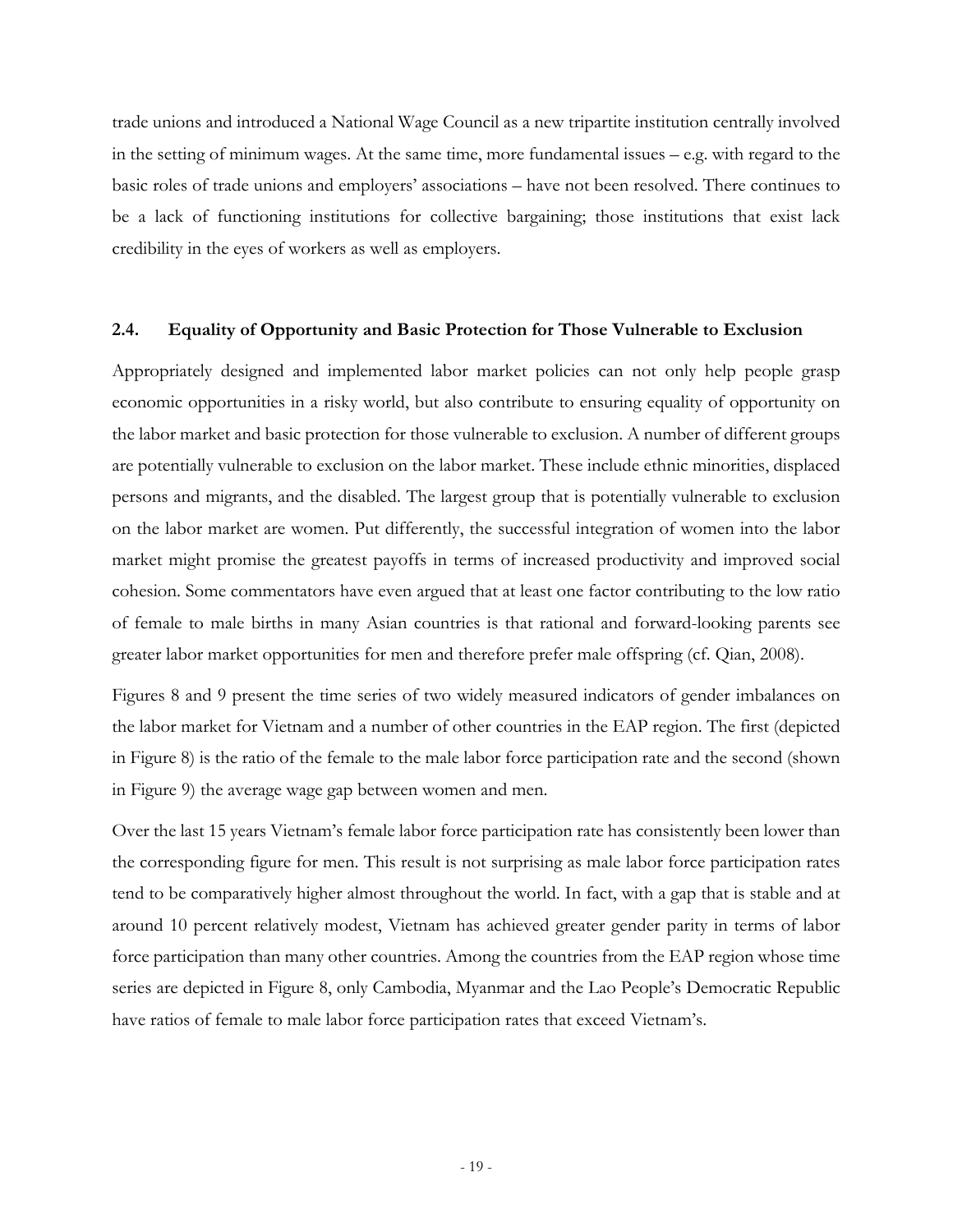

**Figure 8 – Ratio of female to male labor force participation rates** 

**Source: World Bank World Development Indicators.** 

**Figure 9 – Ratio of female to male nominal wage rates** 



#### **Source: ILO Global Wage Report Collection.**

With regard to the gender wage gap, in Vietnam wages of men are on average around 20 percent higher than those earned by women, with little change in recent years. A decomposition of Vietnam's labor-related gender differentials by Pierre (2012) finds that only a small part the gender wage gap is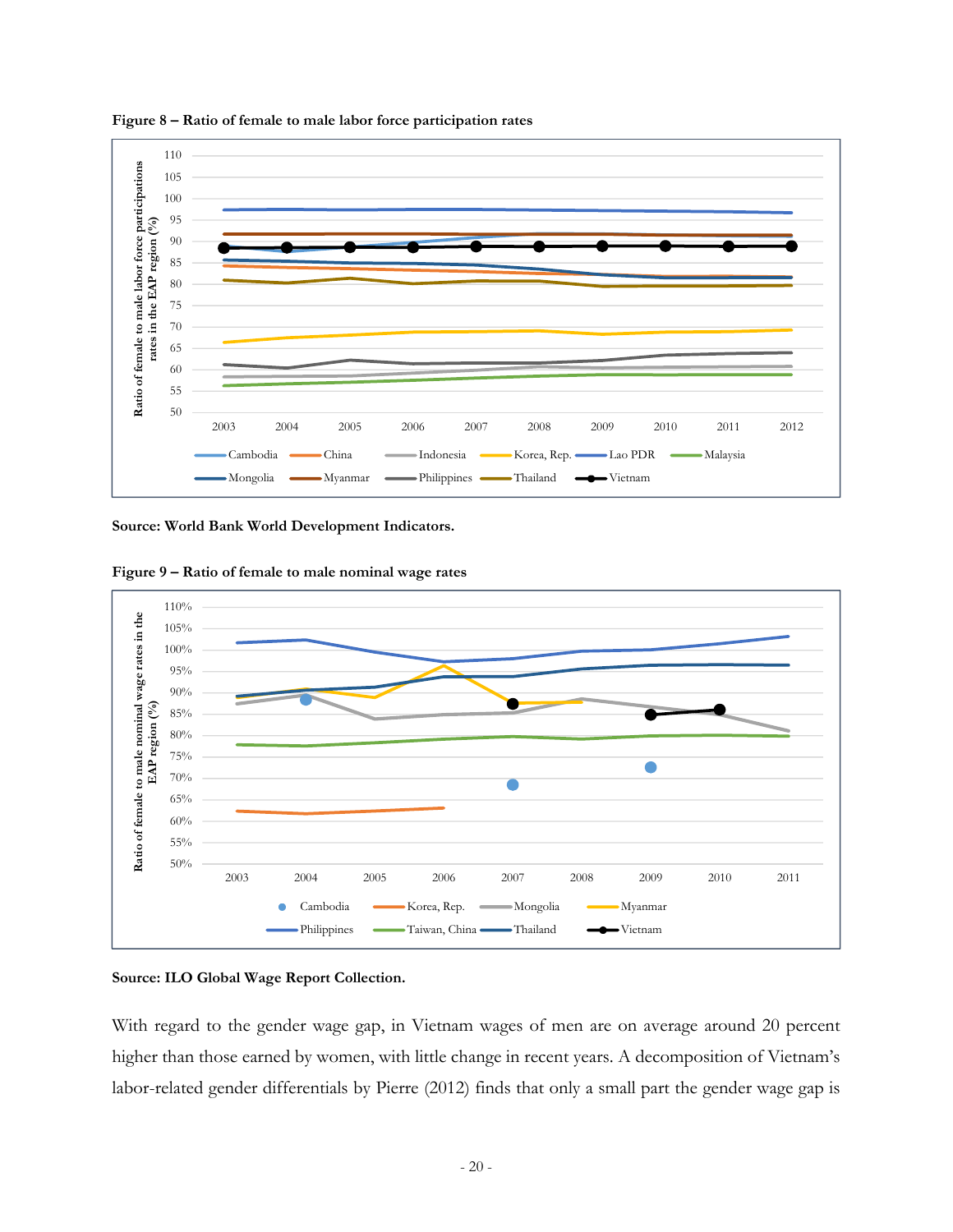due to differences in characteristics between men and women. Instead, it can for the most part be explained by differences in the returns to characteristics (be it for discrimination or other reasons). While internationally comparable and recent data on the gender wage gap is hard to obtain, Figure 9 suggests that Vietnam's ratio of female to male nominal wages is not far from the regional average. Whereas almost no gender wage gap is recorded for Thailand and the Philippines, Vietnam's gap is comparable to the wage gaps of Myanmar and Mongolia and smaller than that of Cambodia.

Overall, while no particularly pronounced disparities or trends in terms of gender differentials in the probability to participate in the labor force or wage rates are apparent, current policies appear not to lead to a convergence of outcomes between men and women. This is worrisome. But it also means that a complete integration of women into Vietnam's labor market promises substantial payoffs in terms of increased productivity and improved social cohesion.

## **3. Discussion**

So far, Vietnam has been very successful in managing three secular processes. The first has been the country's long transition from a mainly planned to a modern, market-led economy with a larger middle class. Second, urbanization has led to the movement of people and jobs from rural villages to urban centers. Finally, through formalization relatively insecure and unproductive jobs have begun to be replaced by others that offer better protection and more productive opportunities.

But a lot remains to be done. In 2015, the majority of working people in Vietnam were still engaged outside of the employer-employee model on which most labor market policies are based. The typical worker in Vietnam has relatively little education, lives in a rural area and is active in family farming, as a self-employed worker or in a household enterprise. If Vietnam is successful in continuing and accelerating the change process it started in the mid-1980s with the *doi moi* reforms, a generation from now its structure of employment will look completely different from today: a continuing transition from planned to market economy will strengthen the private sector. Rapid urbanization will bring even more workers from farms and rural workshops to jobs in the manufacturing and service sectors in big cities. Increased formalization will create labor markets and will replace small-scale household enterprises with more productive and better-paying jobs in the private domestic and FDI sector. Vietnam also has the potential to develop a more socially progressive and equal society with narrower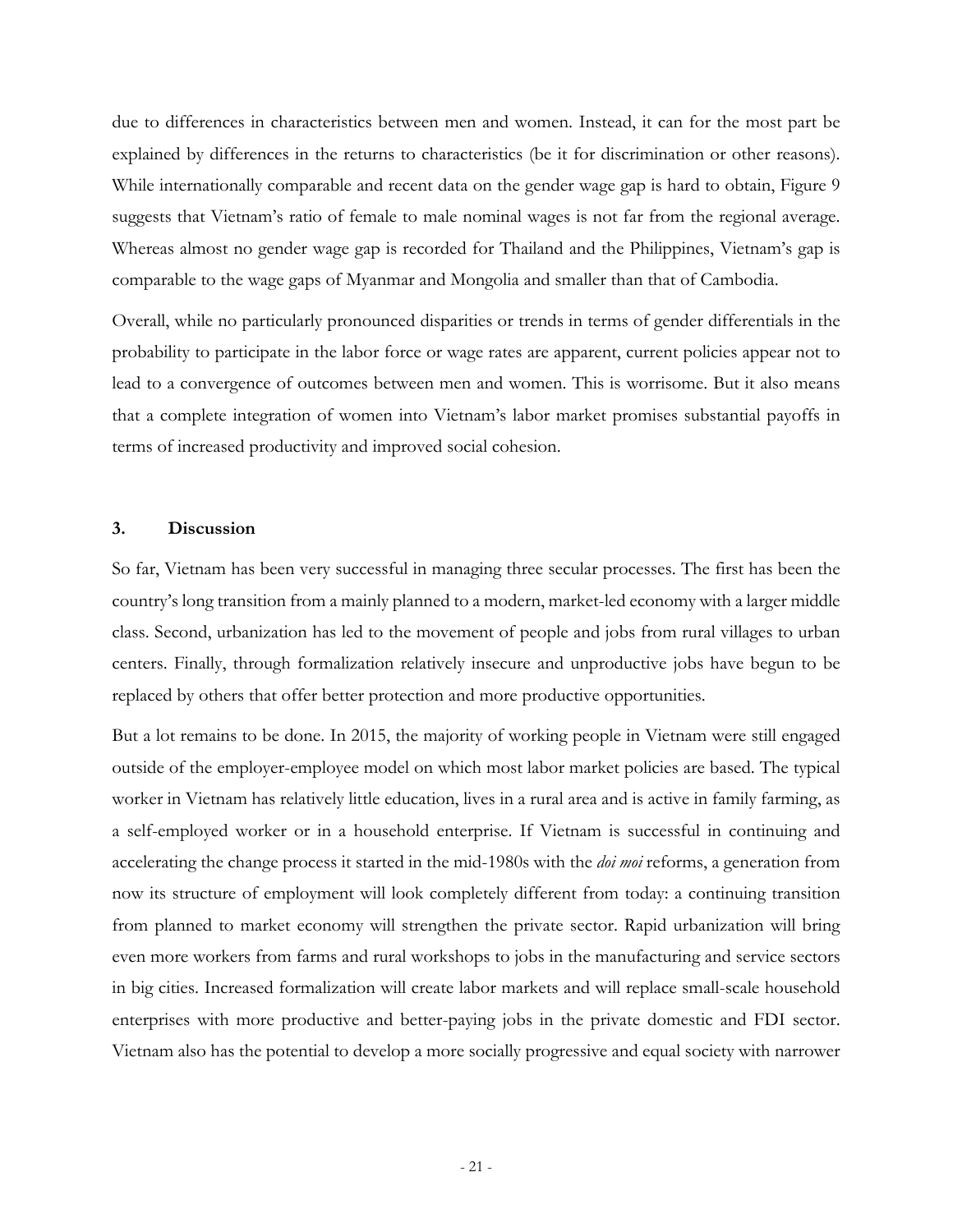gender gaps, equality of opportunity on the labor market and basic protection for those vulnerable to exclusion.

However, it is far from certain that the change process started in the mid-1980s with the *doi moi* reforms will actually continue or accelerate in the future and this vision of Vietnam a generation from now will become reality. One condition will be avoiding getting stuck in the middle income trap, by maintaining the dynamism and mobility of labor and human capital across geography, sectors, and types of work. This movement will only happen if appropriately designed and implemented labor market policies are in place. Such labor market policies would include labor market regulations that protect workers but do not inhibit creative destruction and creation of formal sector jobs; labor market interventions that improve workers' human capital, eliminate some of the information asymmetries that delay and frustrate "matching" in the labor market and are fiscally sustainable; and labor market institutions that give voice to both workers and employers and lead to equitable, balanced and productive outcomes. A cross-cutting objective would be for Vietnam to renew its efforts to better integrate vulnerable groups like women, the disabled and minorities into the labor market.

### **4. Conclusions**

If the ongoing transition, urbanization and formalization processes are to continue and accelerate, a generation from now the typical worker in Vietnam will likely be better-educated, live in a city and be an employee of a private domestic or FDI enterprise. But will these processes continue and accelerate, and will the positive vision of work in Vietnam a generation from now become reality? This will in part depend on the labor market policies that Vietnam pursues. More specifically, it will depend on whether the country uses the current window of opportunity to address weaknesses that are already apparent now before they become an even bigger problem once more people transition from farms to factories and firms. As shown in Figure 10, Vietnam today is right at the threshold of a transition out of a mainly agrarian and to a non-agrarian economy.

In order to understand in more detail what labor market policies have the potential to be effective in providing social protection from risks to people's earnings from work and influencing the demand for and supply of labor and human capital in Vietnam, it is helpful to once again distinguish between labor market regulations, interventions, and institutions.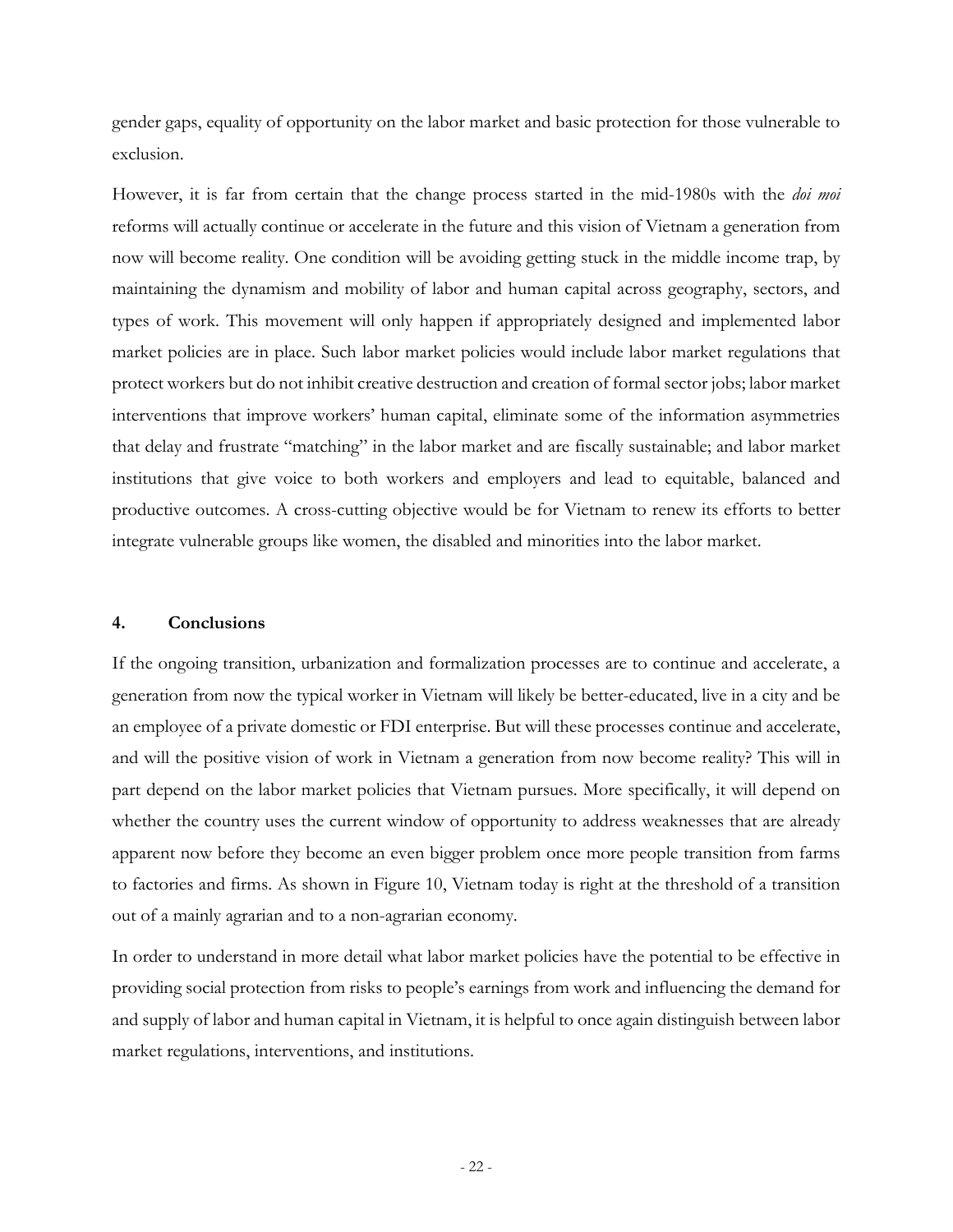

**Figure 10 – People living in rural East Asia Pacific by income level and population size** 

With regard to labor market regulations, appropriately designed and implemented policies will help Vietnam's people better grasp economic opportunities in a risky world. The minimum wage, in particular, will be better able to fulfill this role if it is used as an instrument to correct market failures in distributing gains in productivity between employers and employees, rather than as an instrument to fight poverty or guarantee a certain level of living standard. Other policy and regulatory instruments are much more effective – possibly in combination with the minimum wage – for assuring that people who work full time are able to live above (or rather substantially above) the poverty line. In contrast, the global evidence on the effectiveness of minimum wages in reducing poverty and inequality is checkered at best. At the same time, moderate minimum wages have been effective in correcting labor market failures caused for instance by monopsonistic competition or information asymmetry. In the short run, Vietnam's private sector would benefit if the country moderated the growth of minimum wage adjustments. In the medium term, stakeholders should refocus their attention from monthly to hourly minimum wages. This will help shift the attention from a desire to use minimum wage

**Source: World Bank (2014a). Note: Data are for 2010.**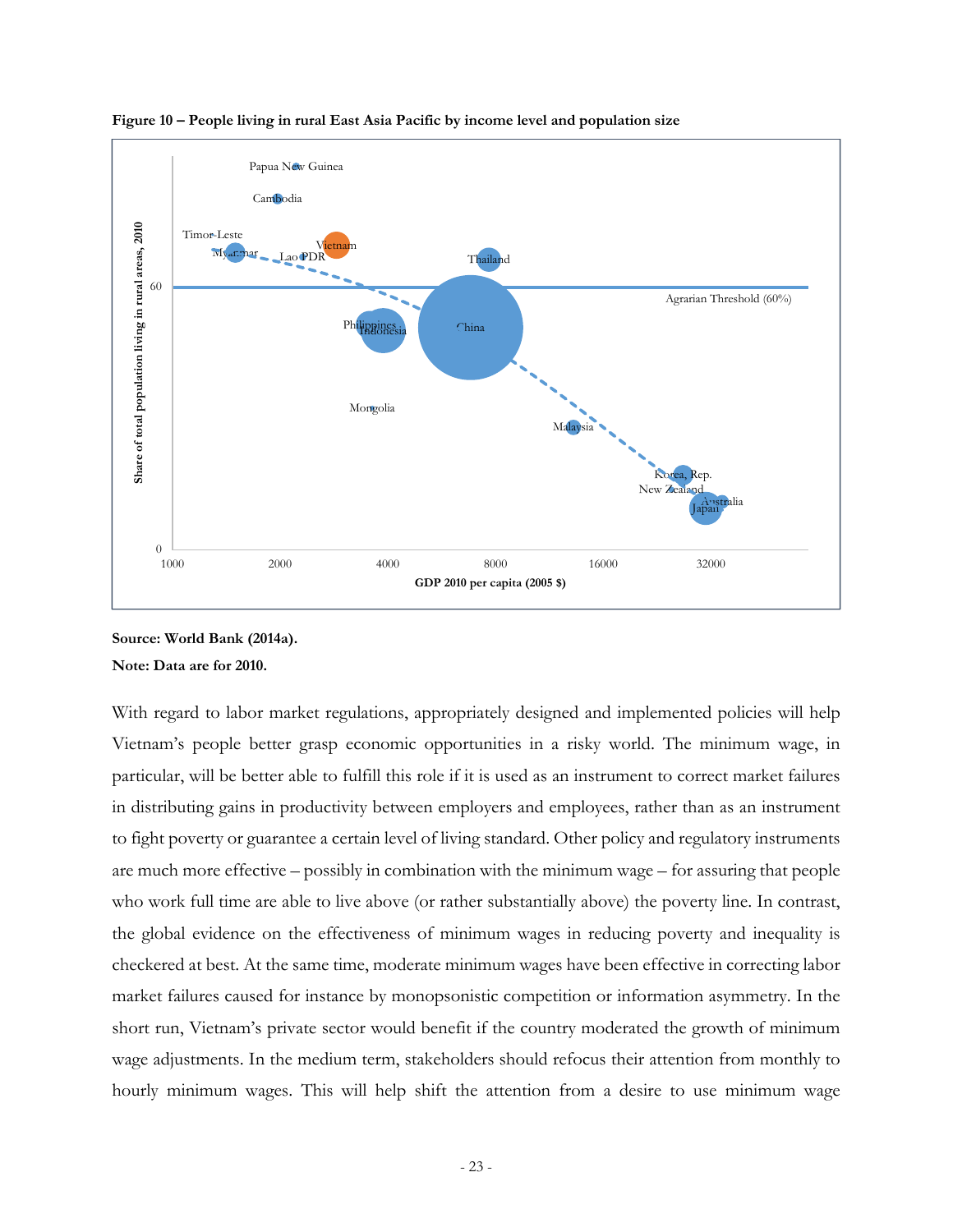adjustments as a tool to reduce poverty and guarantee minimum living standards to one for addressing efficiency issues in the labor market and improving outcomes for employers and workers. Existing plans to anchor minimum wage adjustments in real productivity growth instead of headline inflation rates would also be helpful and should be put into place.

Vietnam' EPL has reached a worrying level of stringency. The country could benefit from streamlining and clarifying existing rules and regulations. In addition to that, it could make better use of the potential substitutability of employer provided severance and unemployment insurance. Generally speaking, unemployment insurance schemes are more efficient and secure than severance pay arrangements in pooling risks related to job loss. This is because their risk pools extend beyond the boundaries of a single enterprise. The potential substitutability of severance and unemployment insurance is apparently already recognized in Articles 48 and 49 of the 2012 version of Vietnam's Labor Code (on severance and redundancy pay, respectively) but the possibilities it opens could be further exploited. Moreover, Vietnam would benefit from loosening the regulation of labor leasing enterprises and temporary and outsourcing contracts. Such reforms will give firms more options than mass worker displacements in case their labor inputs become unviable. They will also give workers that have been displaced more opportunities to find a new job at a labor leasing company. More generally, they are likely to help foster the mobility and efficient allocation of workers and human capital and make the regulated part of the labor market relatively more attractive for both firms and workers.

Concerning labor market interventions, Vietnam should build on its pioneering role among developing economies in the EAP region and continue to expand its unemployment insurance scheme. At the same time, labor market interventions tend to have important social protection and fiscal implications. Therefore, Vietnam should keep close track of the fiscal impact of any expansion of unemployment insurance. It should also monitor the labor tax wedge and explore options of financing social protection, health and other programs out of general tax revenue. Internationally, it is good practice to have the portion of benefits that is designed to keep people out of desperation or to redistribute wealth financed through general revenues. In contrast, any "income replacement" that goes above and beyond such measures should be actuarially related to actual contributions by employers and/or employees.

Even in the EAP region Vietnam remains somewhat of an outlier in that it makes only very limited use of active labor market policies. The international evidence on the effectiveness of active labor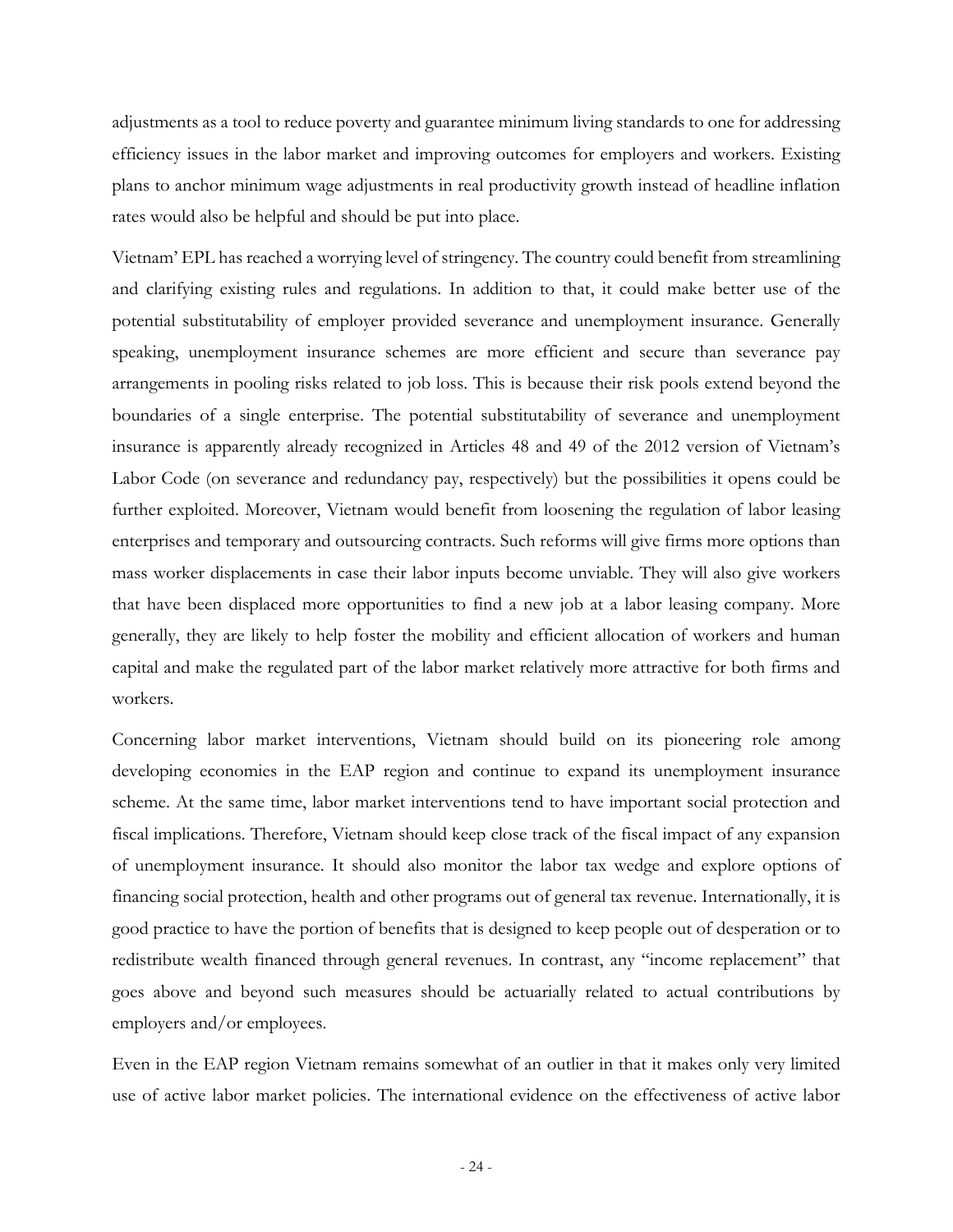market policies in reducing labor-related risk and smoothing job-to-job transitions is mixed, partly because many of these programs are only able to reach people who have lost registered forms of work (cf. World Bank, 2012b). Still, Vietnam should explore opportunities for modestly and prudently increasing its commitment to active labor market policies. This might involve both the expansion of existing programs like public employment policies or policies to support employment changes for laborers in rural areas or the creation of new programs.

Vietnam should also renew its efforts to better integrate vulnerable groups into the labor market. In this context, it should strengthen its rules on equal employment opportunities in the Labor Code. Besides, it should explore other options for making sure that women, minorities, the disabled and other vulnerable groups can participate productively in the labor market. If this is successfully achieved, it will unleash the productive potential in terms of labor and human capital of these groups and promote overall growth. It will also have broader benefits for society by preventing discrimination and achieving equal pay for equal work. Enhanced economic opportunities for women might even help normalize the sex ratio at birth.

Finally, many of the challenges for Vietnam's labor market policies can be traced back to weaknesses in the country's labor market institutions, in particular its industrial relations institutions. These weaknesses have long been known and apparently fed into the 2012 revisions of the Labor Code and Trade Union Law. The revisions included many reforms to address weaknesses in the industrial relations system: First, formal procedures for settling industrial relations disputes were introduced. Second, the government of Vietnam was given a more active role in facilitating collective bargaining. Third, a National Wage Council as a new tripartite institution centrally involved in the setting of minimum wages was created. More generally, it seems that reforms of labor market regulations covering minimum wages and EPL (including more stringent regulations of labor leasing enterprises and more far-reaching restrictions of outsourcing contracts) were used as substitutes to bring about outcomes that would be ideally the result of firm- or sector-level collective bargaining agreements.

Today, Vietnam's Labor Code appears to bear the weight of weak industrial relations institutions. Rapidly rising minimum wages and more stringent EPL have been used to address insufficient power of workers to negotiate adequate wages and assure fair and decent treatment by employers. This has resulted in a "one size fits all" set of regulatory parameters that fail to respond nimbly to the varying interests and demands of workers and employers and are not necessarily adequate across all sectors or geographies or types of work. Moreover, legislated parameters are difficult to alter once in place and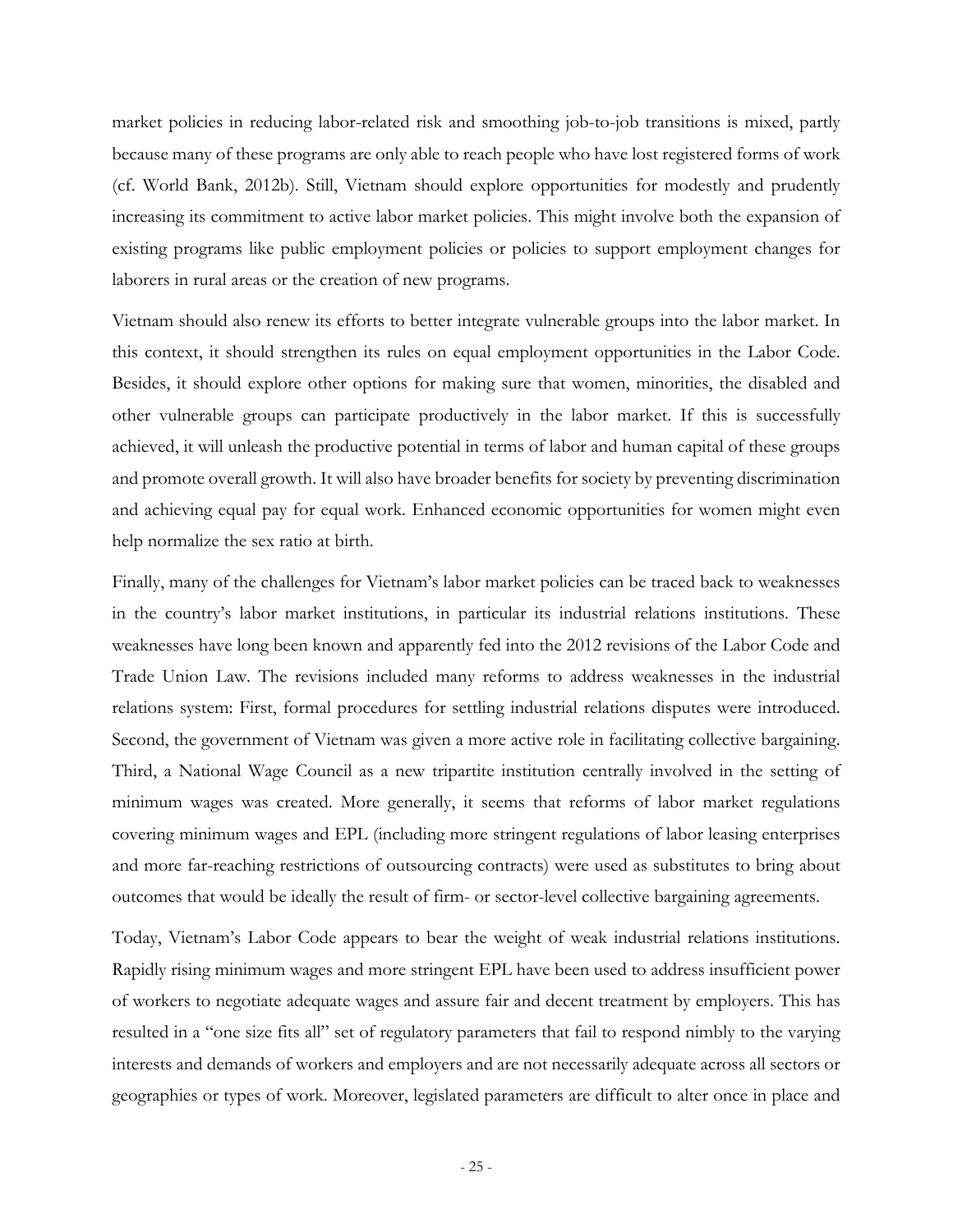can potentially result in the segmentation of Vietnam's labor market between insiders and outsiders. In many ways, is seems as if only the symptoms caused by the dysfunction of collective bargaining mechanisms and the industrial relations system more generally have been treated. A real cure will only be possible if instead the underlying causes are addressed.

In the short term, Vietnam should continue to strengthen efforts to increase the capacity of unions and employers' federations through awareness campaigns, training in collective bargaining, etc. In recent years, the VGCL has begun attempts to form enterprise unions independent from management, to increase the capacity of such grassroots unions and to assure that unions actually represent workers' interests. These efforts should be supported and strengthened. Moreover, Vietnam should reinforce the capacity of its system for resolving industrial relations disputes. The capacity of mediators and arbiters appears particularly weak. Many of these work part-time, are overburdened with multiple and sometimes conflicting tasks or have insufficient professional training in collective bargaining and dispute resolution.

In the medium term, Vietnam could consider more fundamental measures. The VGCL and its affiliated unions could bar company executives and managers from principal union positions (like being head of an enterprise union). This would follow the example of many other countries – for instance Singapore – where company executives and managers cannot obtain principal union positions or sometimes even union membership. Besides, Vietnam should consider further increasing the penalties for violations of the Labor Code and strengthening the enforcement of its provisions. There is anecdotal evidence that even though penalties have already been increased, they are still being priced in by some firms as a cost of doing business but do not lead to real behavioral changes (cf. Schweisshelm, 2014). Finally, Vietnam should continue to simplify and streamline rules and regulations for resolving industrial relations disputes including but not limited to strikes and lock-outs. Institutional reforms that allow the creation of firm-level works councils or labor-management councils as found in many European countries and Korea could also be considered. Labormanagement councils that bring together employer and employee representatives might help facilitate information sharing, promote employees' participation in decision-making processes and build trust between employers and employees.

In the long term, Vietnam should consider measures that might necessitate fundamental institutional reforms but could improve the quality of labor market institutions in a more sustainable way. The most fundamental package of reforms might include the streamlining of Vietnam's industrial relations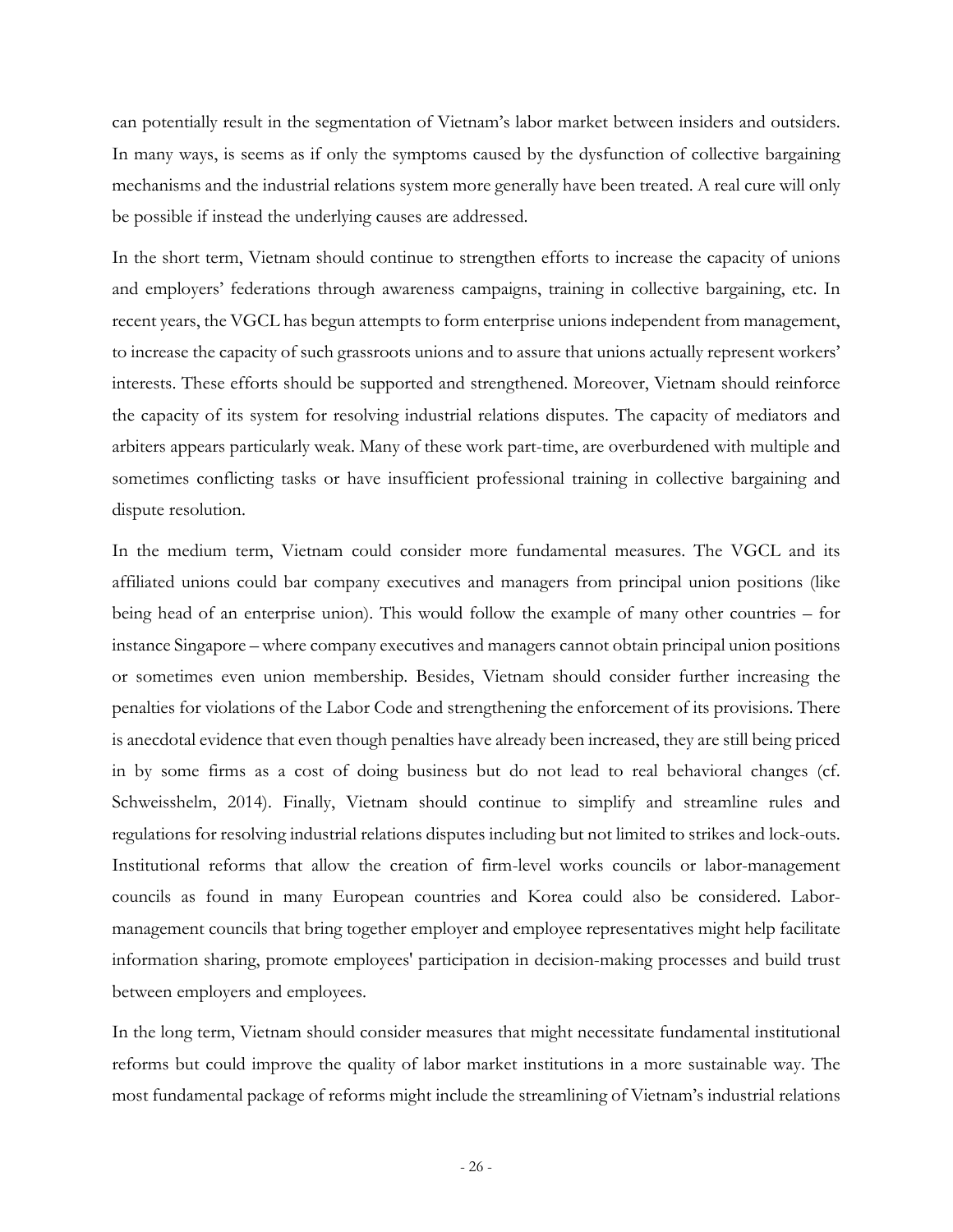system. This might involve a separation of the competing and partly contradictory roles of trade unions – to represent the CPV in enterprises, to provide welfare to workers, and to safeguard workers' rights and interests. Instead, unions could become independent of the government and the CPV and first and foremost concentrate on representing the rights and interests of workers. The provision of welfare to workers might remain as a secondary objective.

Today, China's All-China Federation of Trade Unions (ACFTU) has a comparable role to Vietnam's VGCL and China has similarly experienced informal wildcat strikes and frequent government intervention as second-best solutions when industrial partners failed to solve issues of mutual interest. Moreover, while wildcat strikes in Vietnam have overwhelmingly been peaceful, similar situations in China have often turned confrontational or even outright violent (cf. Lee, 2006). A better institutional role model for Vietnam might be Singapore. The Singapore National Trade Union Congress (SNTUC) is the only national federation of trade unions in Singapore and its objectives are clearly defined in terms of safeguarding workers' rights and interests in a non-adversarial way. Today, Singapore's workers enjoy a very high standard of living; after a period of turmoil in the 1960s the incidence of strikes has declined practically to zero.<sup>4</sup>

<sup>4</sup> Cf. Appendix B for a primer on the industrial relations systems in China and Singapore.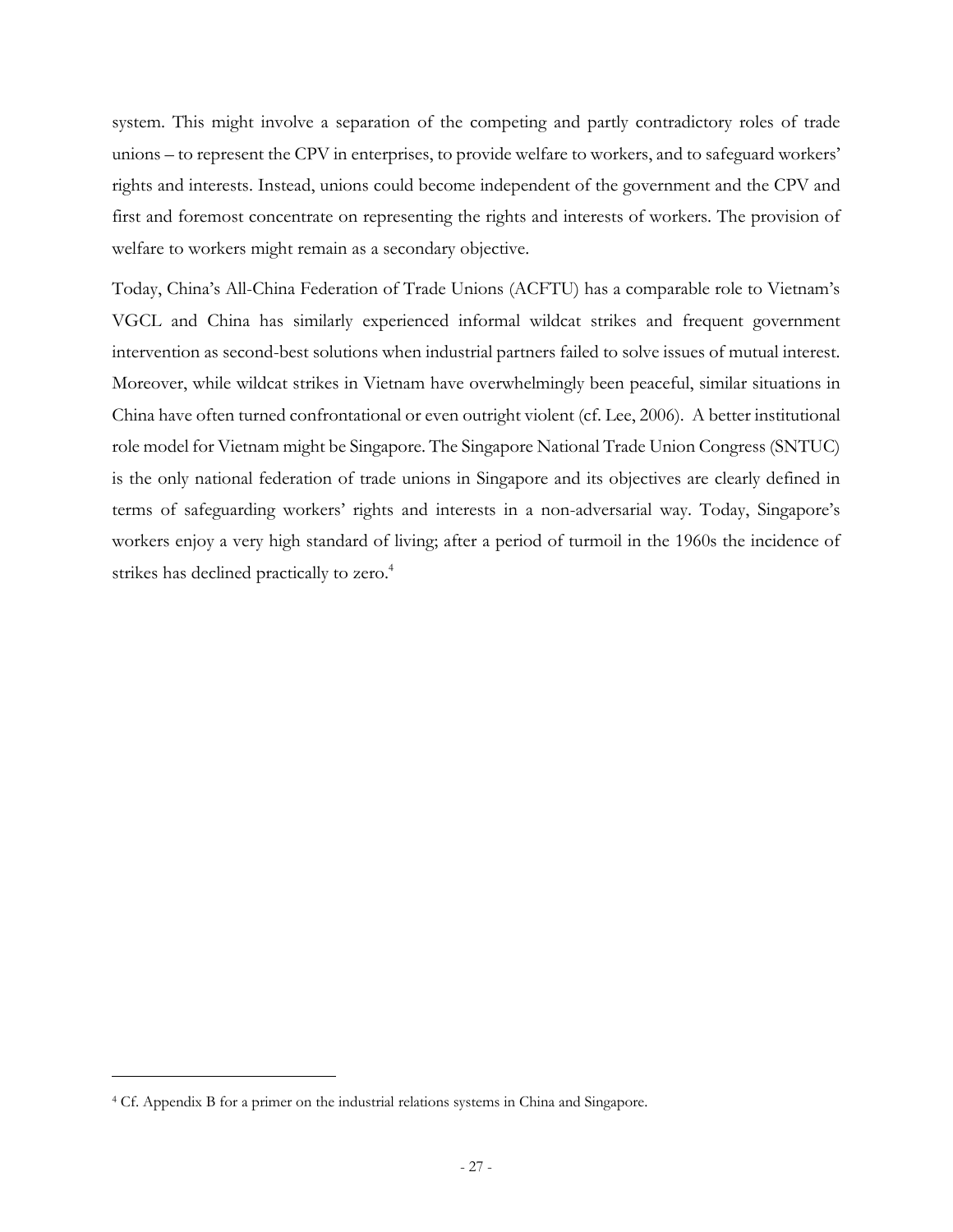#### **References**

Addison, John, and Paulino Teixeira. 2001. "The Economics of Employment Protection." IZA Discussion Paper 381. Bonn.

Betcherman, Gordon, Amy Luinstra, and Makoto Ogawa. 2001. "Labor Market Regulation: International Experience in Promoting Employment and Social Protection." World Bank Social Protection Discussion Paper 128. Washington, DC.

Chi, Do Quynh and Di van den Broek. 2013. "Wildcat Strikes: A Catalyst for Union Reform in Vietnam?" Journal of Industrial Relations 55, pp. 783-799.

Clarke, Simon, Chang-Hee Lee and Do Quynh Chi. 2007. "From Rights to Interests: The Challenge of Industrial Relations in Vietnam." Journal of Industrial Relations 49, pp. 545-568.

Demombynes, Gabriel and Linh Hoang Vu. 2015. "Demystifying Poverty Measurement in Vietnam." World Bank Vietnam Development Economics Discussion Paper 1. Hanoi.

Dube, Arindrajit 2014. "Designing Thoughtful Minimum Wage Policies at the Local and State Levels" in Kearney, Melissa S., and Benjamin H. Harris: "Policies to Address Poverty in America." Brookings Institution. Washington, DC.

Gill, Indermit and Homi Kharas. 2007. "An East Asian Renaissance: Ideas for Economic Growth", World Bank. Washington, DC.

Haltiwanger, John, Stefano Scarpetta, and Milan Vodopivec. 2003. "How Institutions Affect Labor Market Outcomes: Evidence from Transition Countries." World Bank Economists' Forum, Washington, DC, April 10.

Hansen, Henrik, John Rand and Nina Torm. 2015. "The Impact of Minimum Wage Adjustments on Vietnamese Workers' Hourly Wages." Paper presented at the Fourth Conference of the Regulating for Decent Work Network.

Heckman, James and Carmen Pages. 2004. "Introduction." In "Law and Employment: Lessons from Latin America and the Caribbean", edited by James Heckman and Carmen Pages. NBER Conference Report. Chicago.

International Labor Organization (ILO). 2011. "Vietnam Industrial Relations Project Survey of Strikes 2010–2011." Hanoi.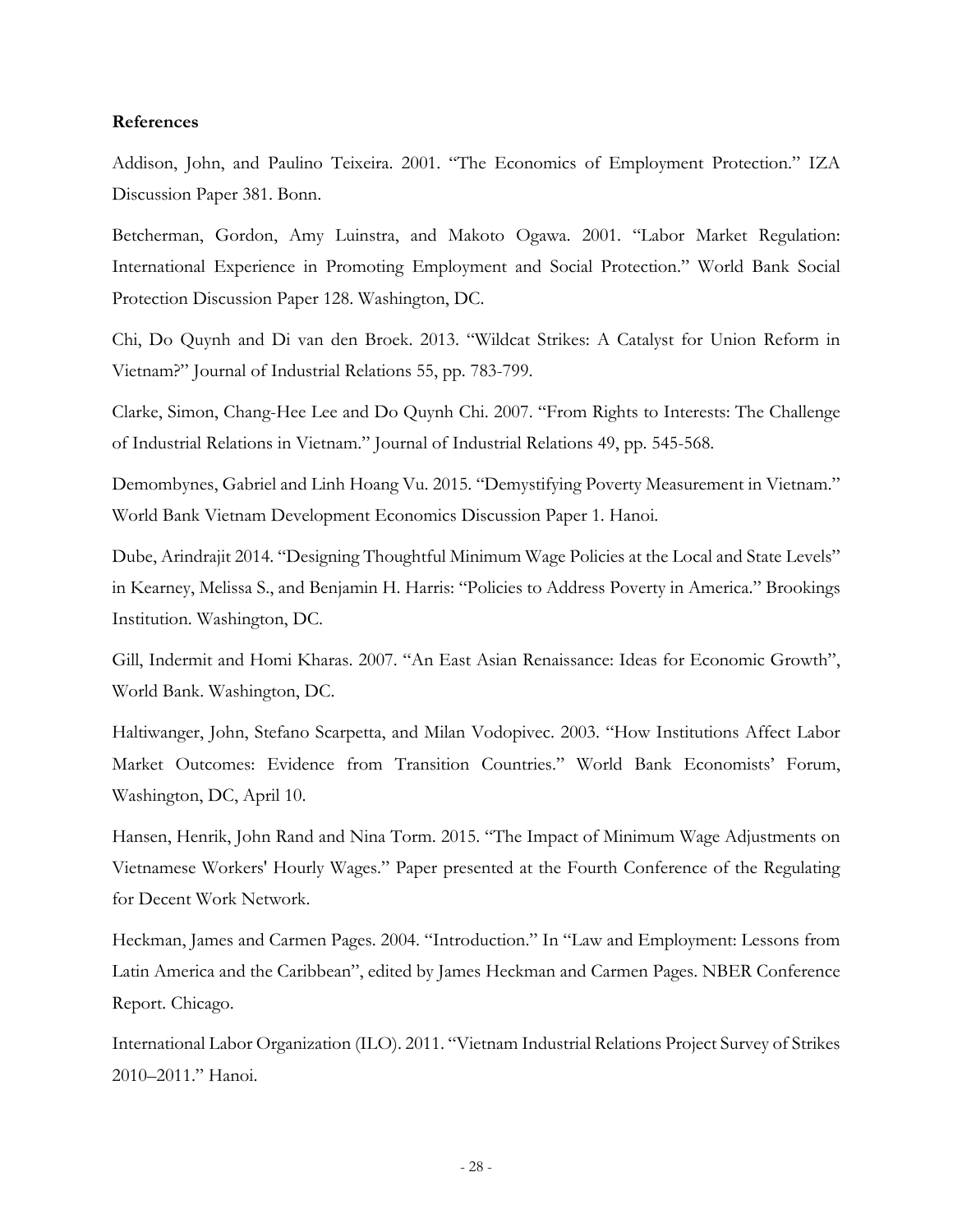Institute of Workers and Trade Unions. 2014. "Kết quả khảo sát mức sống tối thiểu của người lao động trong các doanh nghiệp năm 2014." Hanoi.

Imbert, Clement. 2013. "Decomposing the Labor Market Earnings Inequality: The Public and Private Sectors in Vietnam, 1993–2006." World Bank Economic Review 27, pp. 55-79.

Kristensen, Nicolai and Wendy Cunningham. 2006. "Do Minimum Wages in Latin America and the Caribbean Matter? Evidence from 19 Countries." World Bank Policy Research Working Paper 3870. Washington, DC.

Lee, Chang Hee. 2006. "Recent Industrial Relations Developments in China and Viet Nam: The Transformation of Industrial Relations in East Asian Transition Economies?" Journal of Industrial Relations 48, pp. 415-429.

Lee, Chang Hee. 2009. "Industrial Relations and Collective Bargaining in China." ILO Industrial and Employment Relations Department Working Paper No. 7. Geneva.

Lustig, Nora, and Darryl McLeod. 1996. "Minimum Wages and Poverty in Developing Countries: Some Evidence." Brookings institution Discussion Paper 125. Washington, DC.

McCaig, Brian and Nina Pavcnik. 2013. "Moving Out of Agriculture: Structural Change in Vietnam." NBER Working Paper 19616. Cambridge, MA.

Neo, Aaron and S. Thiagarajan. 2009. "Collective Bargaining in Singapore." ILO Report on the Survey on Industrial Relations in East Asia. Bangkok.

Nguyen, Viet Cuong. 2013. "The Impact of Minimum Wages on Employment of Low-wage Workers – Evidence from Vietnam." Economics of Transition 21, pp. 583-615.

Organisation for Economic Co-operation and Development (OECD). 2004. "Employment Outlook." Paris.

Organisation for Economic Co-operation and Development (OECD). 2014. "Social Cohesion Policy Review of Vietnam." Paris.

Packard, Truman, Johannes Koettl, and Claudio E. Montenegro. 2012. "In from the Shadow: Integrating Europe's Informal Labor." World Bank. Washington, DC.

People's Daily. 2015. "CPC Central Committee and State Council on Building Harmonious Labor Relations." April 9 edition. Beijing.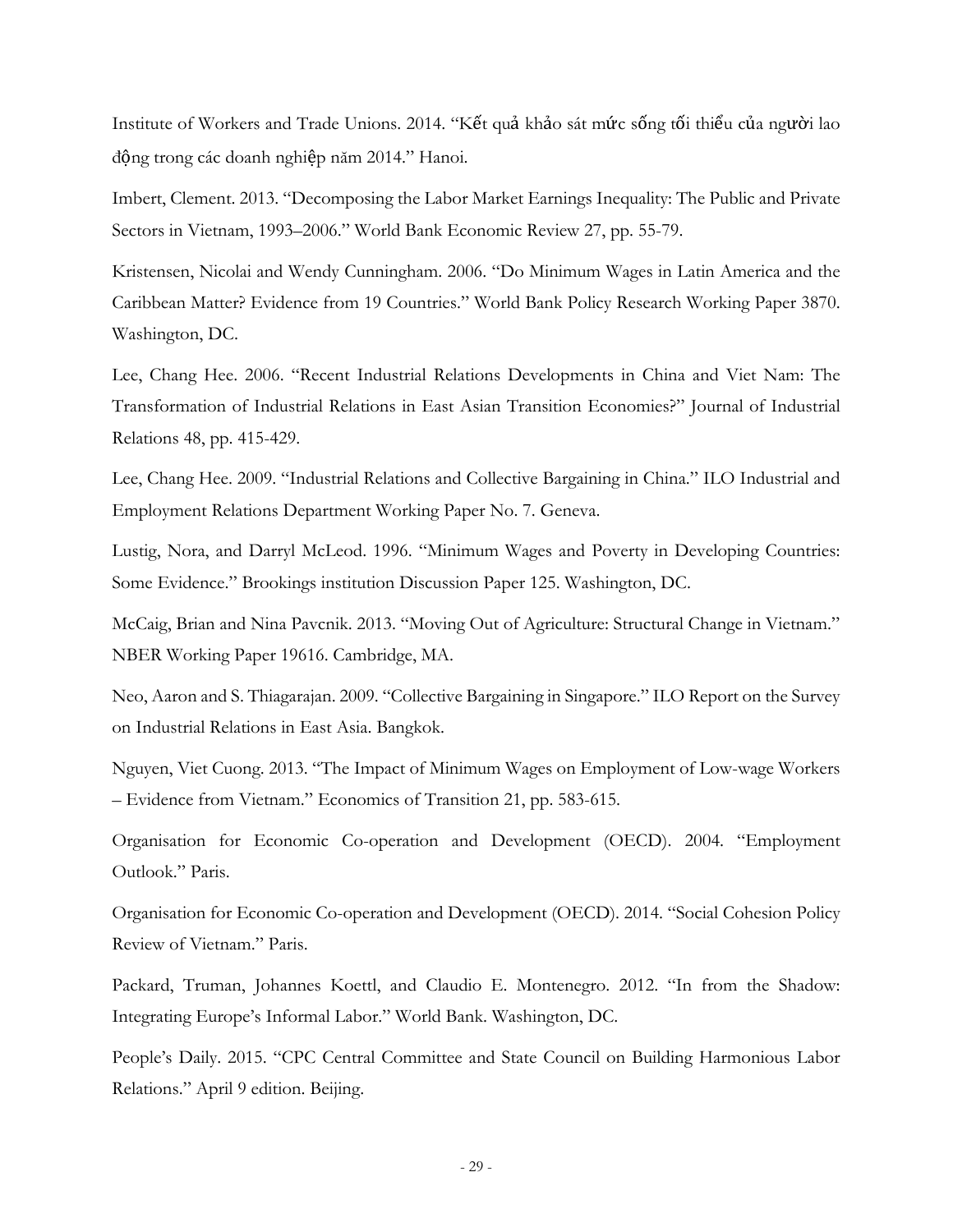Perry, Guillermo, William F. Maloney, Omar S. Arias, Pablo Fajnzylber, Andrew D. Mason, and Jaime Saavedra-Chanduvi. 2007. "Informality: Exit and Exclusion." World Bank Latin American and Caribbean Regional Study. Washington, DC.

Phan, Diep and Ian Coxhead. 2013. "Long-run Costs of Piecemeal Reform: Wage Inequality and Returns to Education in Vietnam." Journal of Comparative Economics 43, p. 1106-1122.

Pierre, Gaelle. 2012. "Recent Labor Market Performance in Vietnam through a Gender Lens." World Bank Policy Research Working Paper 6056. Washington, DC.

Qian, Nancy. 2008. "Missing Women and the Price of Tea in China: The Effect of Sex-Specific Earnings on Sex Imbalance." Quarterly Journal of Economics 123, pages 1251-1285.

Sakellariou, Chris and Zheng Fang. 2014. "The Vietnam Reforms, Change of Wage Inequality and the Role of the Minimum Wage." Economics of Transition 22, pp. 313-340.

Schweisshelm, Erwin. 2014. "Trade Unions in Transition – Changing Industrial Relations in Vietnam." Friedrich-Ebert-Stiftung Briefing Paper. Hanoi.

Van Gramberg, Bernadine, Julian Teicher and Tian Nguyen. 2013. "Industrial Disputes in Vietnam: The Tale of the Wildcat?" Asia Pacific Journal of Human Resources 51, pages 415-429.

Vietnam General Confederation of Labour (VGCL). 2012. "Vietnamese Trade Unions in Brief." Presentation in February 2012.

Vietnam General Confederation of Labour (VGCL). 2014. "A Summary of the Development of Union Members in 2014." Hanoi.

World Bank 2009. "Vietnam Enterprise Survey." Washington, DC.

World Bank. 2012a. "World Development Report 2013: Jobs." Washington, DC.

World Bank. 2012b. "Addressing Vulnerability in East Asia: A Regional Study." Washington, DC.

World Bank. 2014a. "East Asia Pacific at Work: Employment, Enterprise and Well-being." Washington, DC.

World Bank. 2014b. "Skilling up Vietnam – Preparing the Workforce for a Modern Market Economy." Washington, DC.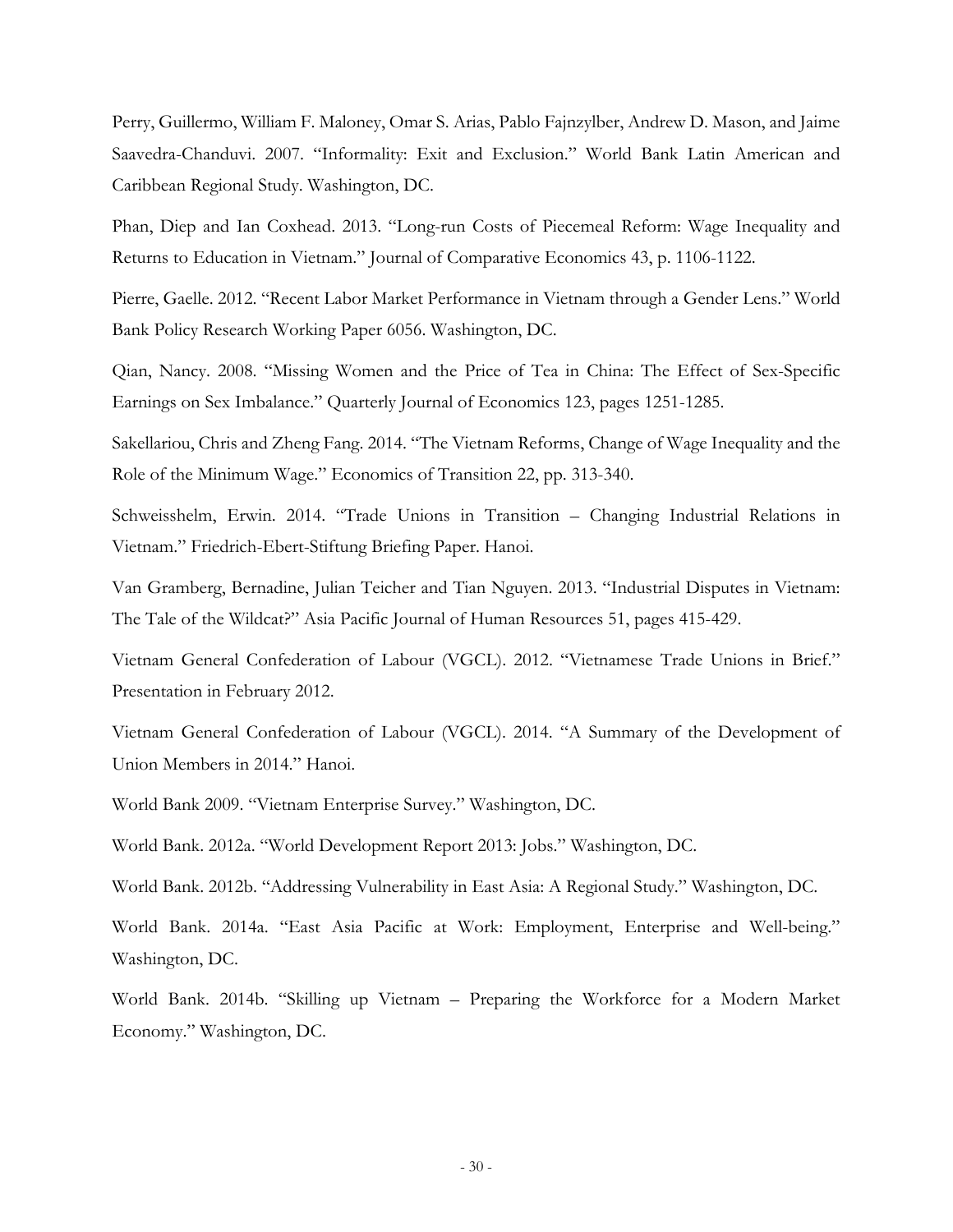#### **Appendix A: Vietnam's Minimum Wages and Wage Distribution**

Comparisons of the statutory minimum wage to the mean and median wage give some indication of the "bite" of the minimum wage. However, they do not relate the minimum wage to the whole wage distribution but only to two of its location parameters. To assess how important the minimum wage is to the wage distribution as a whole, it is useful to draw kernel density plots of the distribution and the cumulative distribution of actual wages and compare these to the statutory minimum wage. As explained in more detail in Kristensen and Cunningham (2006), kernel density plots of wages smooth a line between each wage observation along the distribution or group observations within a certain part of the wage distribution in order to obtain an estimated density. Cumulative kernel density plots in turn plot the integral of kernel densities. If kernel density plots show an extremely high concentration at a particular wage and/or cumulative density plots a jump at the same wage  $-$  a "spike" – this indicates that wages are not randomly distributed, but that something is affecting the wage distribution and causing a clustering at that particular wage level. If that wage level coincides with the statutory minimum wage, then there is a good chance that the minimum wage legislation is the factor behind the spike in the kernel density plot.

As again detailed in Kristensen and Cunningham (2006), Kernel density plots can test if a minimum wage is binding and give insights into whether it is enforced. First, a minimum wage is deemed binding if wages in an otherwise continuous distribution are "pulled up" to the level of the statutory minimum. If a minimum is set below the market clearing wage, it may still be binding if it is used as a reference point for setting wages higher in the wage distribution. A minimum wage can bind wages both in the formal sector and for informal workers (through the so-called "lighthouse effect"). Second, a minimum wage is actually being enforced if it is binding and all individuals covered by the minimum wage legislation receive a salary equal to or higher than the minimum wage. If a minimum wage falls below the market clearing level, we cannot determine whether or not it is being enforced.

Figure A.1 uses data from Vietnam's labor force survey to assess the bind and enforcement of Vietnam's minimum wage for four groups of workers: those of SOEs, foreign-owned firms and private domestic firms with and without an employment contract. To account for the regional variation in minimum wages, all monthly earnings are expressed relative to regional minimum wages, i.e., earnings exceeding one are higher than the minimum wage while those below one are below the minimum wage. Vertical lines depict multiples of the minimum wage.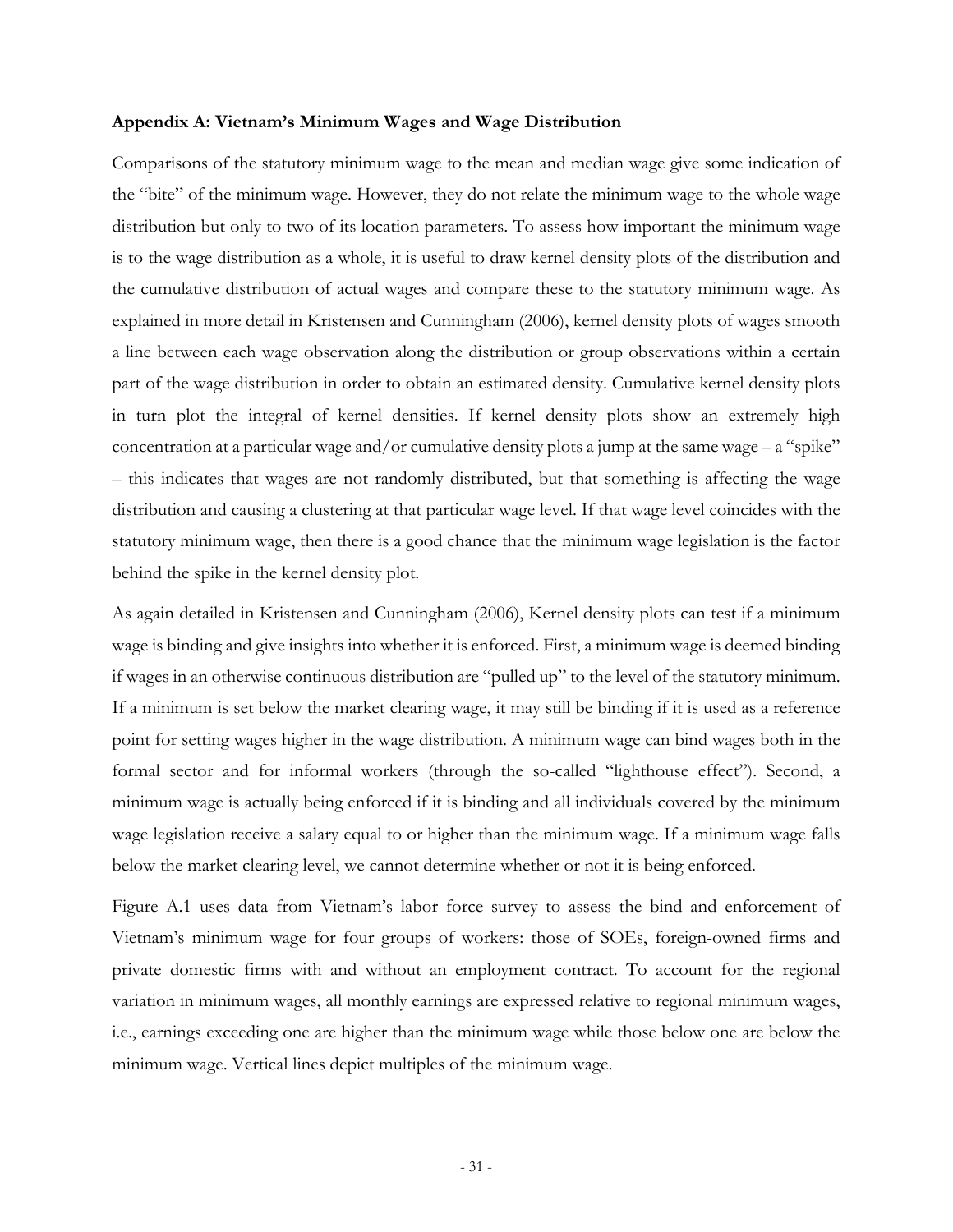

**Figure A.1 – Distribution and cumulative distribution of monthly earnings relative to minimum wages** 

**Sources: World Bank staff calculations based on 2013 labor force survey.** 

**Notes: Wage workers 15 and over. Data are for 2013. Monthly earnings are expressed relative to regional minimum wages. For the SOE and private FDI sector only workers with employment contracts are included. The plots use alternative Epanechnikov kernel functions with bandwidth set to 0.25 for kernel densities and 0.02 for cumulative kernel densities. Cumulative kernel densities are restricted not to exceed 1. Vertical lines depict multiples of the minimum wage. Vertical lines depict multiples of the minimum wage.** 

In all four sectors considered here, rounding errors in how people report earnings in the labor force survey make the analysis difficult and are responsible for some of the most notable spikes in the distribution and cumulative distribution of monthly earnings. Still, Figure A.1 suggests that the minimum wage might be binding at least among workers with an employment contract in the private domestic sector and in the FDI sector. In both cases, there is something like a spike in the distribution of monthly earnings around the level of the minimum wage. Also for both sectors, few workers earn wages below the minimum wage so enforcement also appears high. Wages in the SOE sector are generally much more elevated than what is prescribed by the minimum wage rules and so we cannot say whether minimum wages are being enforced in the sector. There is not much evidence for a lighthouse effect of minimum wages on workers in the private domestic sector without a contract. A relatively large portion of these workers report wages that are lower than the minimum wage and there is no obvious spike in their (cumulative) wage distribution at the minimum wage level.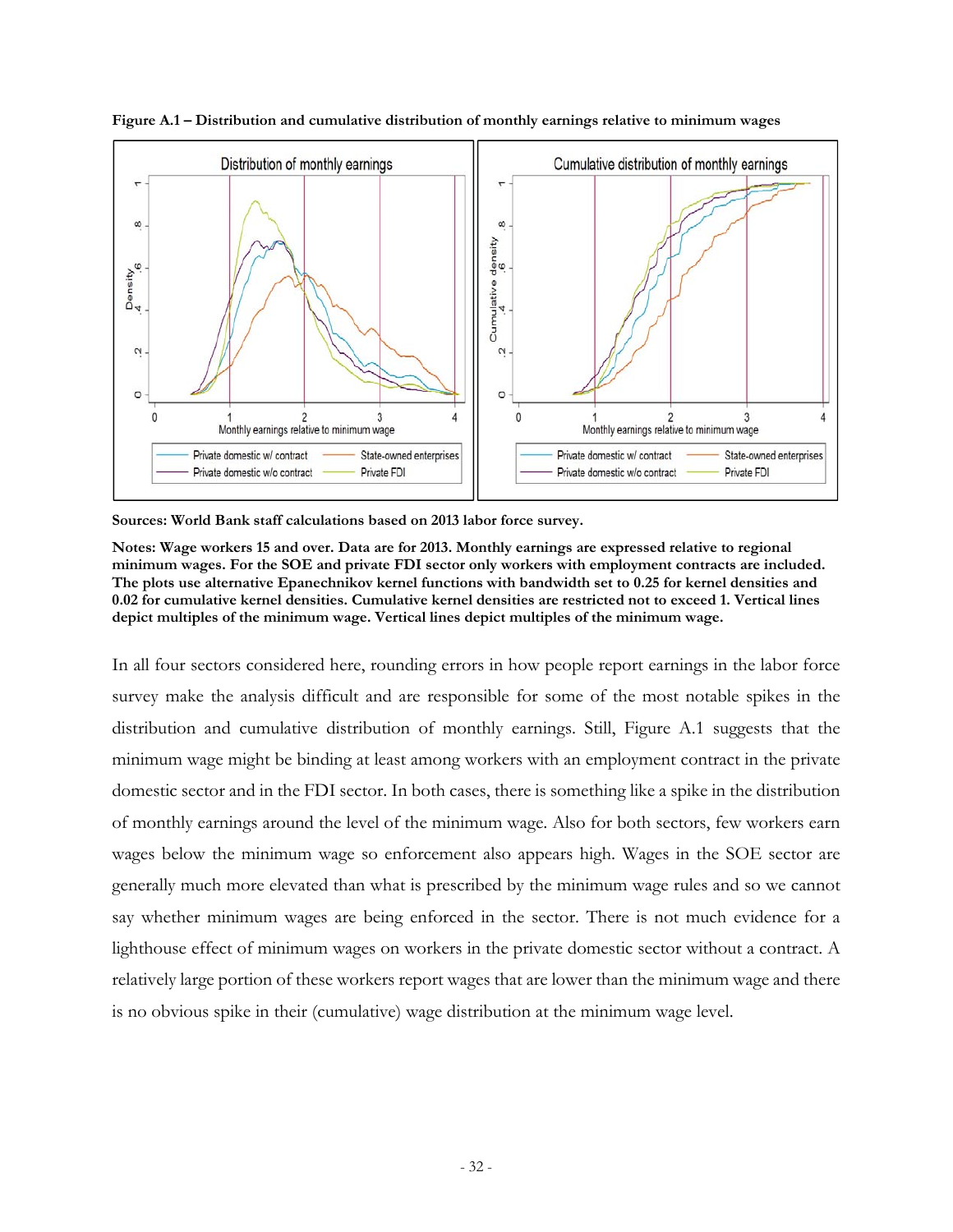## **Appendix B: Industrial Relations Systems in China and Singapore5**

During the last two decades China has experienced an increasing number of labor disputes. The incidence of strikes has risen as well and strikes have sometimes turned confrontational or even outright violent. This led to a revised industrial relations strategy which sees trade unions as a key pillar of social management in stabilizing labor relations that should be able to function as a "protector" of workers and not just as a subordinate partner of the government. The institutionalization of industrial relations practices such as collective bargaining and tripartite consultation has also gained renewed importance.

Under the revised strategy, China has undergone many initiatives by the government and social partners – the All-China Federation of Trade Unions (ACFTU) and the China Enterprise Confederation – with a view to improving the legal framework for industrial relations and to building new institutions of industrial relations such as tripartite consultation mechanisms and collective bargaining at various levels. For instance, in 2001 a revision of the Trade Union Law established "…safeguarding the legitimate rights and interests of workers" as the basic objective of trade unions, even above "…protecting the overall interests of the entire Chinese people". More recently, in the spring of 2015, The Central Committee of the Communist Party of China and the Chinese State Council issued a policy document on building harmonious industrial relations with the objective of strengthening the management of industrial relations, easing labor unrest and mitigating labor disputes by securing labor rights, implementing labor contracts and collective bargaining and strengthening labor inspections (cf. People's Daily, 2015).

As a result of the ACFTU's concerted efforts, China today has one of highest trade union densities in the world. Collective bargaining coverage has also expanded at an unusually rapid pace. Nevertheless, the incidence of strikes continues to rise. Some observers argue that this is because of deficiencies in the collective bargaining system in terms of the quality of the agreements and of the bargaining process itself. Moreover, trade unions especially at the enterprise level are sometimes seen as ineffective. This might be explained by the fact that enterprise-level trade unions are often led by either a senior Communist Party official or by a manager of that same enterprise. Finally, some see China's legal framework for industrial relations as problematic as it recognizes neither the freedom of association

<sup>5</sup> This appendix draws on Lee (2006), Lee (2009) and Neo and Thiagarajan (2009).